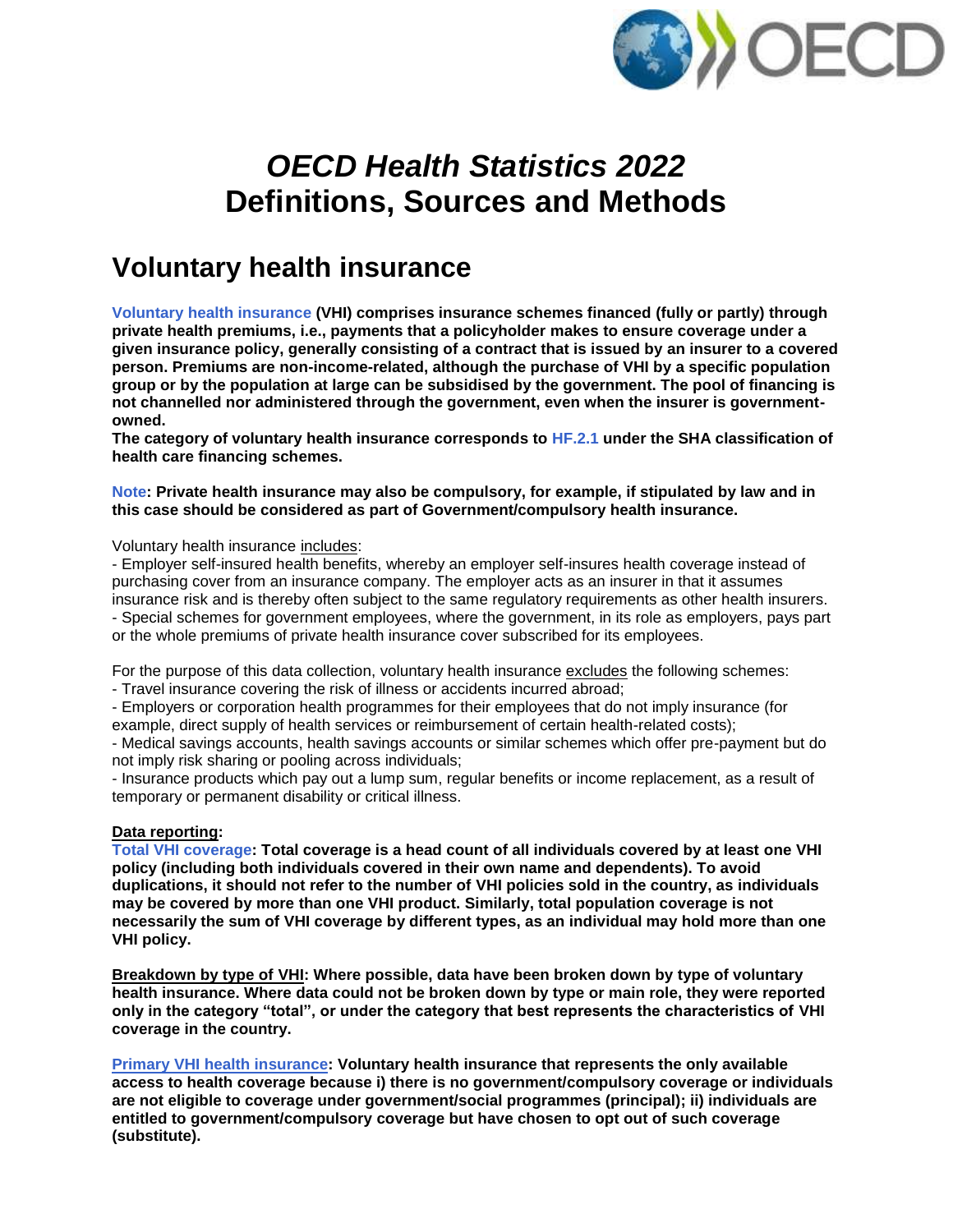**Duplicate VHI: Voluntary health insurance that offers coverage for health services already included under government health insurance, while also offering access to different providers (e.g., private hospitals) or levels of service (e.g., faster access to care). It does not exempt individuals from contributing to government health coverage programmes.**

**Complementary VHI: Voluntary health insurance that complements coverage of government/compulsory insured services by covering all or part of the residual costs not otherwise reimbursed (e.g., cost-sharing, co-payments).** 

**Supplementary VHI: Voluntary health insurance that provides coverage for additional health services not at all covered by the government/compulsory scheme.**

**The table below indicates what coverage categories or types exist in countries, and which data refer to.**

| Country          | Type of coverage<br>available   | Number of covered<br>lives or number of<br>policyholders | <b>Voluntary or</b><br>mandatory<br>insurance        | Individual or group<br>policies (% of<br>market if both<br>policy types exist)               | Life insurance<br>products including<br>health elements                                                                                                                                                                                                                                                                                    | Long-term<br>care<br>insurance<br>(LTC)                                                 |
|------------------|---------------------------------|----------------------------------------------------------|------------------------------------------------------|----------------------------------------------------------------------------------------------|--------------------------------------------------------------------------------------------------------------------------------------------------------------------------------------------------------------------------------------------------------------------------------------------------------------------------------------------|-----------------------------------------------------------------------------------------|
| Australia        | Duplicate and<br>supplementary. | Covered lives                                            | Voluntary                                            | Individual                                                                                   | This type of<br>insurance product is<br>available in<br>Australia but is not<br>included in the data<br>provided to the<br>OECD. These<br>insurance products<br>cover lump sums for<br>medical conditions,<br>serious illness,<br>injury or permanent<br>disability. Monthly<br>benefits if unable to<br>work due to illness<br>or injury. | $\overline{N}$                                                                          |
| Austria          | Complementary                   | Covered lives                                            | Voluntary                                            |                                                                                              |                                                                                                                                                                                                                                                                                                                                            |                                                                                         |
| <b>Belgium</b>   | Complementary                   | Covered lives                                            | Voluntary<br>(private<br>companies and<br>mutuelles) | - 100% individual<br>(mutuelles)<br>- 25% individual and<br>75% group (private<br>companies) | N.a. (private<br>companies).<br>No (mutuelles)                                                                                                                                                                                                                                                                                             | Only<br>available for<br>medical<br>long-term<br>care.                                  |
| Private insurers | $\overline{a}$                  |                                                          | Voluntary                                            |                                                                                              |                                                                                                                                                                                                                                                                                                                                            |                                                                                         |
| Mutuelles        |                                 |                                                          | Voluntary                                            | Individual                                                                                   | $\overline{N}$                                                                                                                                                                                                                                                                                                                             | Only if LTC<br>treatment<br>in hospitals,<br>in framework<br>of in-patient<br>treatment |
| Hospitalisation  |                                 |                                                          |                                                      |                                                                                              |                                                                                                                                                                                                                                                                                                                                            | Only if LTC<br>treatment<br>in hospitals,<br>in framework<br>of in-patient<br>treatment |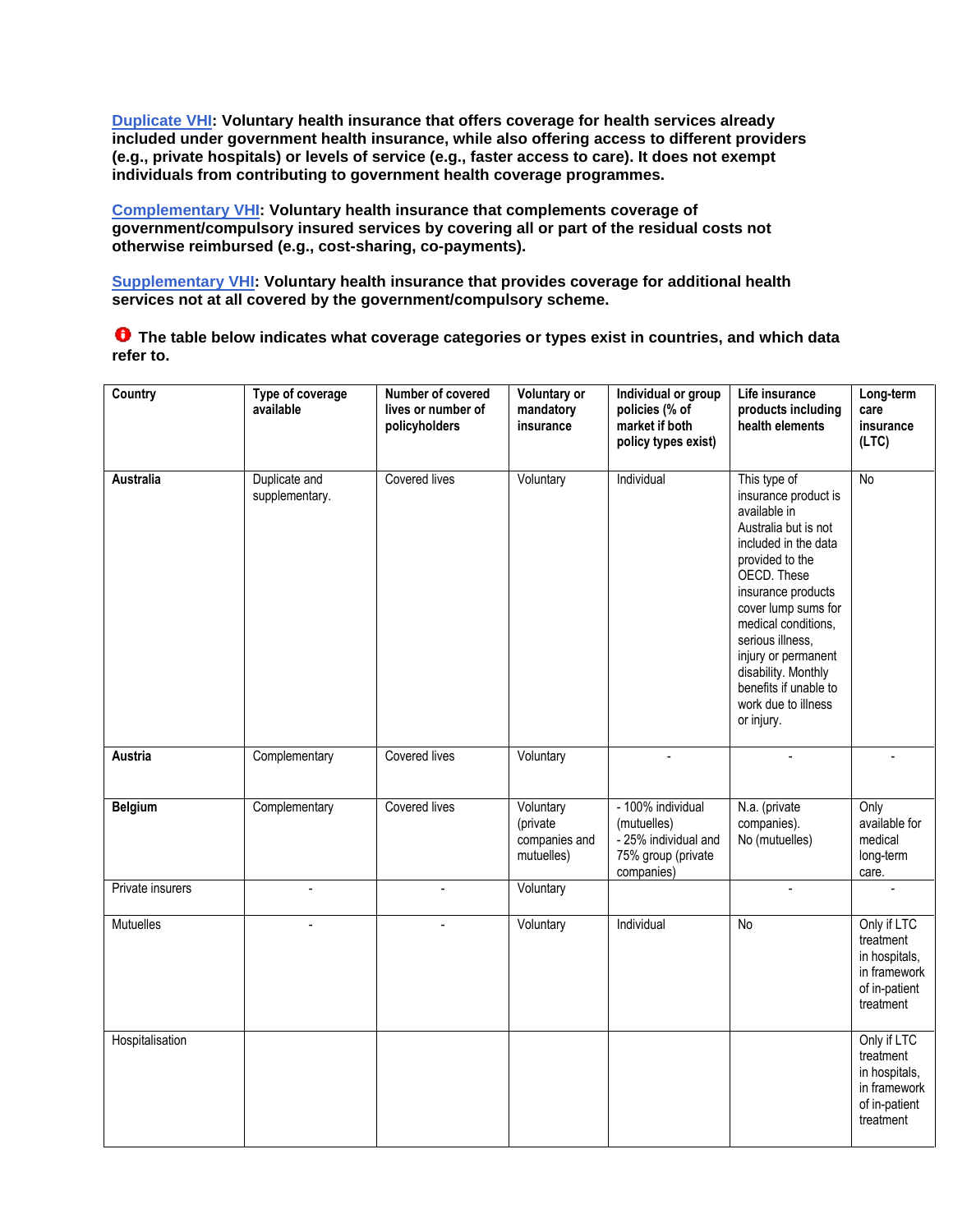| Country                            | Type of coverage<br>available                                                                                 | Number of covered<br>lives or number of<br>policyholders                                     | Voluntary or<br>mandatory<br>insurance                                        | Individual or group<br>policies (% of<br>market if both<br>policy types exist) | Life insurance<br>products including<br>health elements                                                                                                                                                                                                    | Long-term<br>care<br>insurance<br>(LTC) |
|------------------------------------|---------------------------------------------------------------------------------------------------------------|----------------------------------------------------------------------------------------------|-------------------------------------------------------------------------------|--------------------------------------------------------------------------------|------------------------------------------------------------------------------------------------------------------------------------------------------------------------------------------------------------------------------------------------------------|-----------------------------------------|
| Zorgverzekering<br>(Flanders only) | $\blacksquare$                                                                                                | All population in<br>Flanders                                                                | Mandatory                                                                     | Individual                                                                     | No                                                                                                                                                                                                                                                         | LTC only                                |
| Canada                             | Supplementary                                                                                                 | Covered lives                                                                                | Voluntary                                                                     | 10% individual and<br>90% group                                                | Yes (e.g, critical<br>illness insurance,<br>disability insurance)                                                                                                                                                                                          | Yes                                     |
| <b>Chile</b>                       | <b>Primary VHI</b>                                                                                            | 3 330 254 in 2021<br>(number of covered<br>lives).                                           | Mandatory or<br>Mandatory plus<br>a voluntary part<br>to upgrade<br>services. | 16.9% in 2021 (both<br>groups).                                                | N.a.                                                                                                                                                                                                                                                       | N.a.                                    |
|                                    | Complementary VHI                                                                                             | 8 998 825 in 2020<br>(number of covered<br>lives).                                           | Voluntary                                                                     | 46.2% in 2019 (both<br>groups).                                                | N.a.                                                                                                                                                                                                                                                       | N.a.                                    |
| Colombia                           | $\overline{a}$                                                                                                | $\sim$                                                                                       | $\blacksquare$                                                                | $\overline{a}$                                                                 | $\overline{a}$                                                                                                                                                                                                                                             |                                         |
| <b>Costa Rica</b>                  | N.a.                                                                                                          | N.a.                                                                                         | N.a.                                                                          | N.a.                                                                           | N.a.                                                                                                                                                                                                                                                       | N.a.                                    |
| <b>Czech Republic</b>              | Supplementary.<br>Primary: for foreigners<br>who are not eligible<br>for public health<br>insurance coverage. | $\overline{a}$                                                                               | Voluntary                                                                     | Individual                                                                     | Life insurance<br>products do not<br>generally comprise<br>coverage for health<br>care services.<br>- Disease specific<br>and critical illness<br>products,<br>- Income<br>replacement and<br>cash products,<br>- Temporary or<br>permanent<br>disability. | No                                      |
| <b>Denmark</b>                     | Complementary,<br>supplementary                                                                               | Policyholders (number<br>of policies taken out.<br>Information on<br>covered lives is n.a.). | Voluntary                                                                     | Group and<br>individual (% is n.a.)                                            | No. Life insurance<br>products generally<br>do not include<br>health elements.                                                                                                                                                                             | No                                      |
| Estonia                            | Complementary                                                                                                 | Number of insured<br>persons                                                                 | Voluntary                                                                     | Group                                                                          | Yes                                                                                                                                                                                                                                                        | No                                      |
| Finland                            | Supplementary                                                                                                 |                                                                                              | Voluntary                                                                     |                                                                                |                                                                                                                                                                                                                                                            |                                         |
| France                             | Complementary                                                                                                 | Covered lives                                                                                | Voluntary                                                                     | Individual and group                                                           | $\blacksquare$                                                                                                                                                                                                                                             |                                         |
| Germany                            | Complementary and<br>supplementary                                                                            | Covered lives                                                                                | Voluntary                                                                     | Individual and group<br>% of n.a)                                              | Yes (e.g. permanent<br>disability insurance)                                                                                                                                                                                                               | Yes                                     |
| Greece                             | Duplicate                                                                                                     |                                                                                              | Voluntary                                                                     |                                                                                | Yes                                                                                                                                                                                                                                                        |                                         |
| Hungary                            | Supplementary                                                                                                 | $\overline{a}$                                                                               | Voluntary                                                                     | $\overline{a}$                                                                 | Yes                                                                                                                                                                                                                                                        | No                                      |
| Iceland                            | Primary                                                                                                       | Covered lives                                                                                | Voluntary                                                                     | Individual                                                                     | Yes                                                                                                                                                                                                                                                        | Yes, but just<br>recently<br>offered    |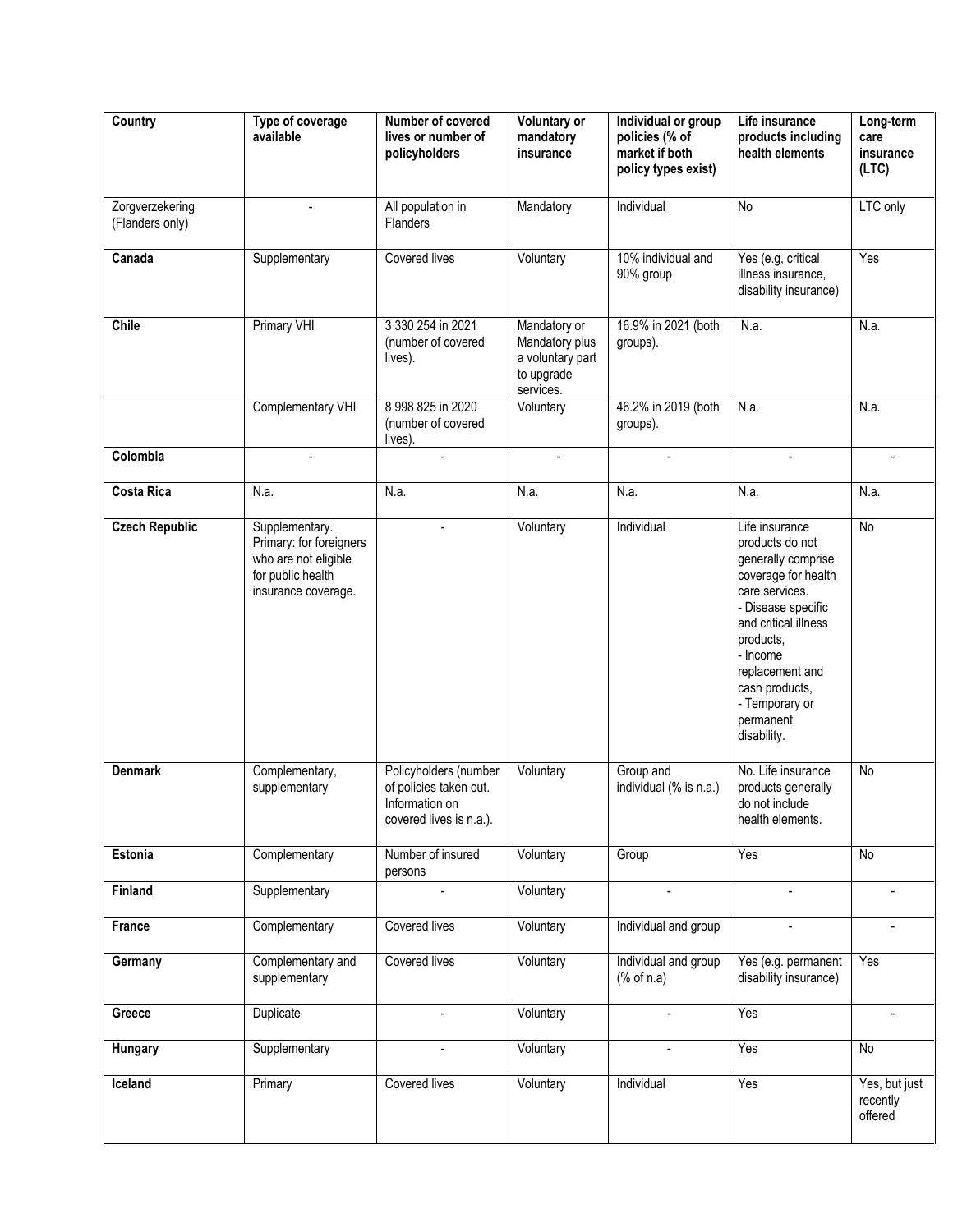| Country                                              | Type of coverage<br>available                    | Number of covered<br>lives or number of<br>policyholders                                                                                                                                                                                     | Voluntary or<br>mandatory<br>insurance                                          | Individual or group<br>policies (% of<br>market if both<br>policy types exist)                           | Life insurance<br>products including<br>health elements                                                      | Long-term<br>care<br>insurance<br>(LTC)                                |
|------------------------------------------------------|--------------------------------------------------|----------------------------------------------------------------------------------------------------------------------------------------------------------------------------------------------------------------------------------------------|---------------------------------------------------------------------------------|----------------------------------------------------------------------------------------------------------|--------------------------------------------------------------------------------------------------------------|------------------------------------------------------------------------|
| Ireland                                              | Duplicate                                        | 2 million covered lives<br>(including children)                                                                                                                                                                                              | Voluntary                                                                       | Individual and group<br>policies combined                                                                | Yes. Life companies<br>offer products<br>(critical illness,<br>hospital cash,<br>income replacement<br>etc). | Yes. Life<br>companies<br>may offer<br>long term<br>care<br>insurance. |
| $Israel*$                                            | Complementary,<br>Duplicate and<br>Supplementary | Covered lives                                                                                                                                                                                                                                | Voluntary                                                                       | Both                                                                                                     |                                                                                                              | Yes, in<br>addition to<br>the health<br>insurance.                     |
| Italy                                                |                                                  |                                                                                                                                                                                                                                              |                                                                                 |                                                                                                          |                                                                                                              |                                                                        |
| Japan<br>Source: Financial<br><b>Services Agency</b> | Complementary and<br>supplementary               | $\sim$                                                                                                                                                                                                                                       | Voluntary<br>(except the<br>compulsory<br>automobile<br>liability<br>insurance) | Individual and group                                                                                     | Yes (e.g. cancer<br>insurance, specified<br>disease insurance,<br>etc.)                                      | Yes                                                                    |
| Korea                                                | Complementary and<br>supplementary               |                                                                                                                                                                                                                                              | Voluntary                                                                       | Individual                                                                                               | Yes                                                                                                          | $\overline{Y}$ es                                                      |
| Latvia                                               | Total                                            | Number of persons<br>insured                                                                                                                                                                                                                 | Voluntary                                                                       | $\Box$                                                                                                   | ÷.                                                                                                           | $\overline{\phantom{a}}$                                               |
| Lithuania                                            | Duplicate,<br>Complementary and<br>Supplementary | Number of covered<br>lives                                                                                                                                                                                                                   | Voluntary                                                                       | Both:<br>- individual: 1.33%<br>- group: 98.67%<br>(2020)                                                | Yes (lump sum,<br>critical illness)                                                                          | No                                                                     |
| Luxembourg                                           |                                                  |                                                                                                                                                                                                                                              |                                                                                 | $\blacksquare$                                                                                           |                                                                                                              |                                                                        |
| <b>Mexico</b>                                        | Duplicate                                        |                                                                                                                                                                                                                                              | Voluntary                                                                       |                                                                                                          |                                                                                                              | No                                                                     |
| <b>Netherlands</b>                                   |                                                  |                                                                                                                                                                                                                                              |                                                                                 |                                                                                                          |                                                                                                              |                                                                        |
| Up to 2005                                           | Primary and<br>supplementary                     | 5.834 million, of<br>which:<br>- Policies entirely<br>pertaining to private<br>law (4.130 million)<br>- Standardised<br>policies regulated<br>under the WTZ<br>scheme (0.817 million)<br>- Policies for civil<br>servants (0.888<br>million) | Voluntary                                                                       | 48% individual, 52%<br>group                                                                             | No                                                                                                           | No                                                                     |
| 2006 onwards                                         | Supplementary                                    | Covered lives:<br>approximately 15<br>million.                                                                                                                                                                                               | Voluntary                                                                       | Individual and group<br>(group max. 44%,<br>but from the total<br>insured population<br>of 16.5 million) | No                                                                                                           | No                                                                     |
| <b>New Zealand</b>                                   | Duplicate,<br>Complementary and<br>Supplementary | Covered lives                                                                                                                                                                                                                                | Voluntary                                                                       | Individual and group                                                                                     | Yes                                                                                                          | No                                                                     |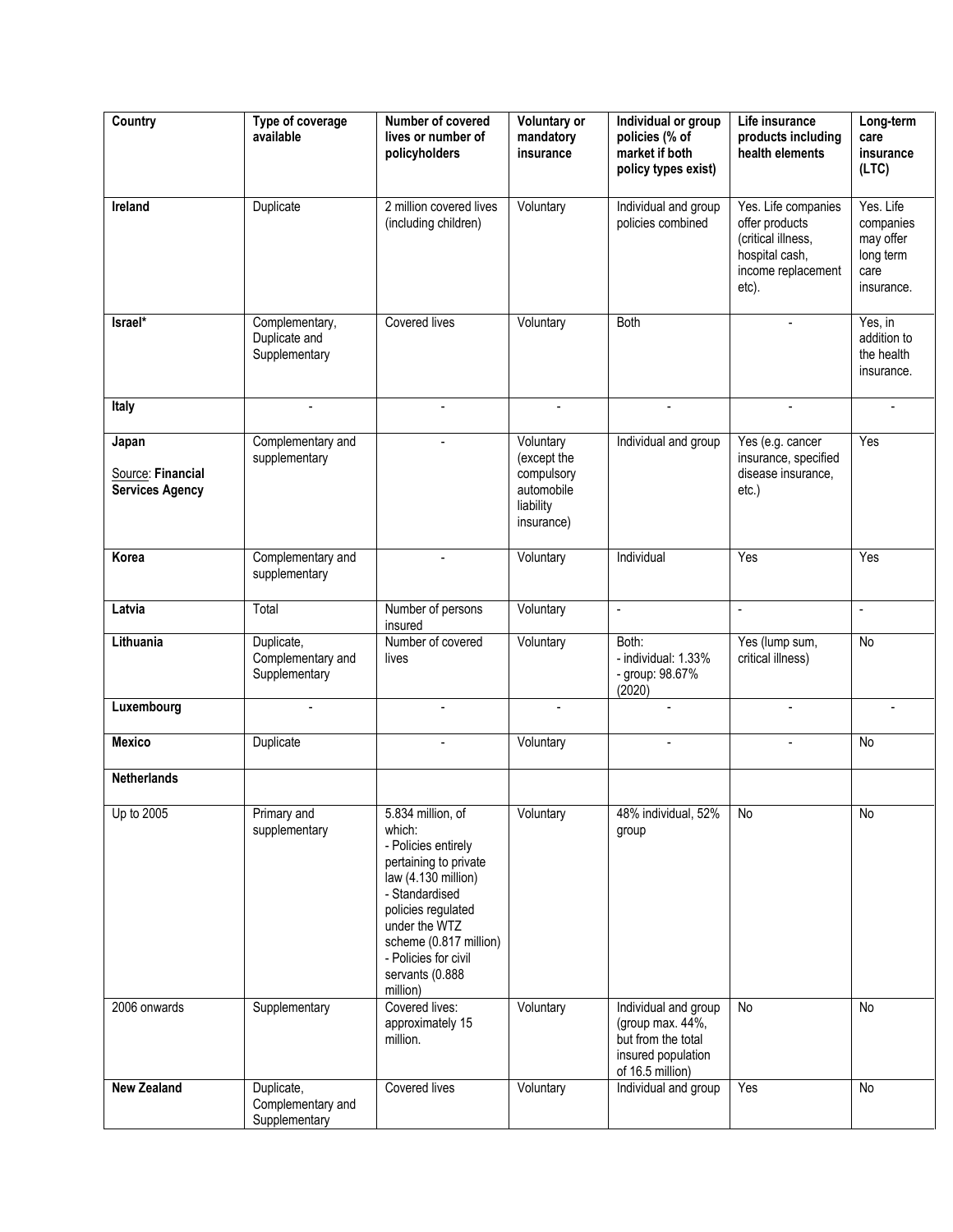| Country                | Type of coverage<br>available      | Number of covered<br>lives or number of<br>policyholders | <b>Voluntary or</b><br>mandatory<br>insurance | Individual or group<br>policies (% of<br>market if both<br>policy types exist) | Life insurance<br>products including<br>health elements | Long-term<br>care<br>insurance<br>(LTC) |
|------------------------|------------------------------------|----------------------------------------------------------|-----------------------------------------------|--------------------------------------------------------------------------------|---------------------------------------------------------|-----------------------------------------|
| Norway                 | Duplicate                          |                                                          | Voluntary                                     |                                                                                |                                                         | <b>No</b>                               |
| Poland                 | $\mathbf{r}$                       | $\sim$                                                   | $\overline{\phantom{0}}$                      | $\overline{a}$                                                                 |                                                         |                                         |
| Portugal               | $\sim$                             | $\sim$                                                   | Voluntary                                     | $\sim$                                                                         | $\overline{a}$                                          | $\blacksquare$                          |
| <b>Slovak Republic</b> | $\overline{\phantom{a}}$           | $\overline{\phantom{a}}$                                 | $\blacksquare$                                | $\blacksquare$                                                                 |                                                         | ÷.                                      |
| Slovenia               | Complementary                      | Insured persons and<br>dependents                        | Voluntary                                     | $\mathbf{r}$                                                                   | Yes                                                     | No                                      |
| Spain                  | Primary, duplicate                 | Covered lives                                            | Voluntary                                     | Individual                                                                     |                                                         | Yes                                     |
| <b>Sweden</b>          | $\blacksquare$                     | $\overline{a}$                                           | $\mathbf{r}$                                  | $\mathbf{r}$                                                                   |                                                         | $\blacksquare$                          |
| <b>Switzerland</b>     | Supplementary                      | Covered lives                                            | Voluntary                                     | $\mathbf{r}$                                                                   |                                                         | $\blacksquare$                          |
| Türkiye                | Complementary and<br>supplementary | Policy holders                                           | Voluntary                                     | $\overline{a}$                                                                 | <b>Critical illness</b>                                 | $\overline{a}$                          |
| <b>United Kingdom</b>  | Duplicate                          | Covered lives                                            | Voluntary                                     | Individual and group<br>$(% \mathcal{L}_{0})$ is n.a.)                         | Critical illness                                        | $\blacksquare$                          |
| <b>United States</b>   | Primary and<br>complementary       | Covered lives                                            | Voluntary                                     |                                                                                | No                                                      | Yes                                     |

**Note**: The statistical data for Israel are supplied by and under the responsibility of the relevant Israeli authorities. The use of such data by the OECD is without prejudice to the status of the Golan Heights, East Jerusalem and Israeli settlements in the West Bank under the terms of international law.

**Number of covered lives or number of policyholders**. Please indicate whether data supplied refer to covered lives or number of policyholders. Data should, where possible, indicate the number of individuals covered by a voluntary health insurance policy. This includes both individuals covered in their own name, and dependents of the policyholder (or other persons) covered via the policyholder insurance. The number of policyholders refers, conversely, to the number of individuals having purchased (or obtained, for example through an employer) a VHI policy.

**Voluntary or mandatory insurance**. Please indicate if in your country private health insurance is mandatory or voluntary. Often, take up of insurance is voluntary, even though participation can be encouraged, for example through tax breaks or other fiscal advantages, or when it is taken up by employees as a condition of employment. Take-up of private health insurance can also be mandated by law or act. Employer sponsored insurance taken by employers for their employees is voluntary even if individual employees are covered as a condition of their contract. **Individual policies or group policies. Please indicate if in your country VHI is offered as individual or group policies (or both)**. Insurance policies can be purchased by individuals or by employers on behalf of their employees. Group policies can be paid by the employer, deducted from wages, or a combination. If data are available, please indicate the % of the market of both policy types.

**Life insurance products including health elements**. Please tick the box here if insurance companies offer life products which include a health element. If information is available, please specify what products exist (e.g., disease specific, lump sum, critical illness, income replacement, cash products, temporary or permanent disability insurance).

**Long-term care insurance**. Please tick the box here if insurance companies offer private long-term care insurance.

# **Sources and Methods**

**Australia**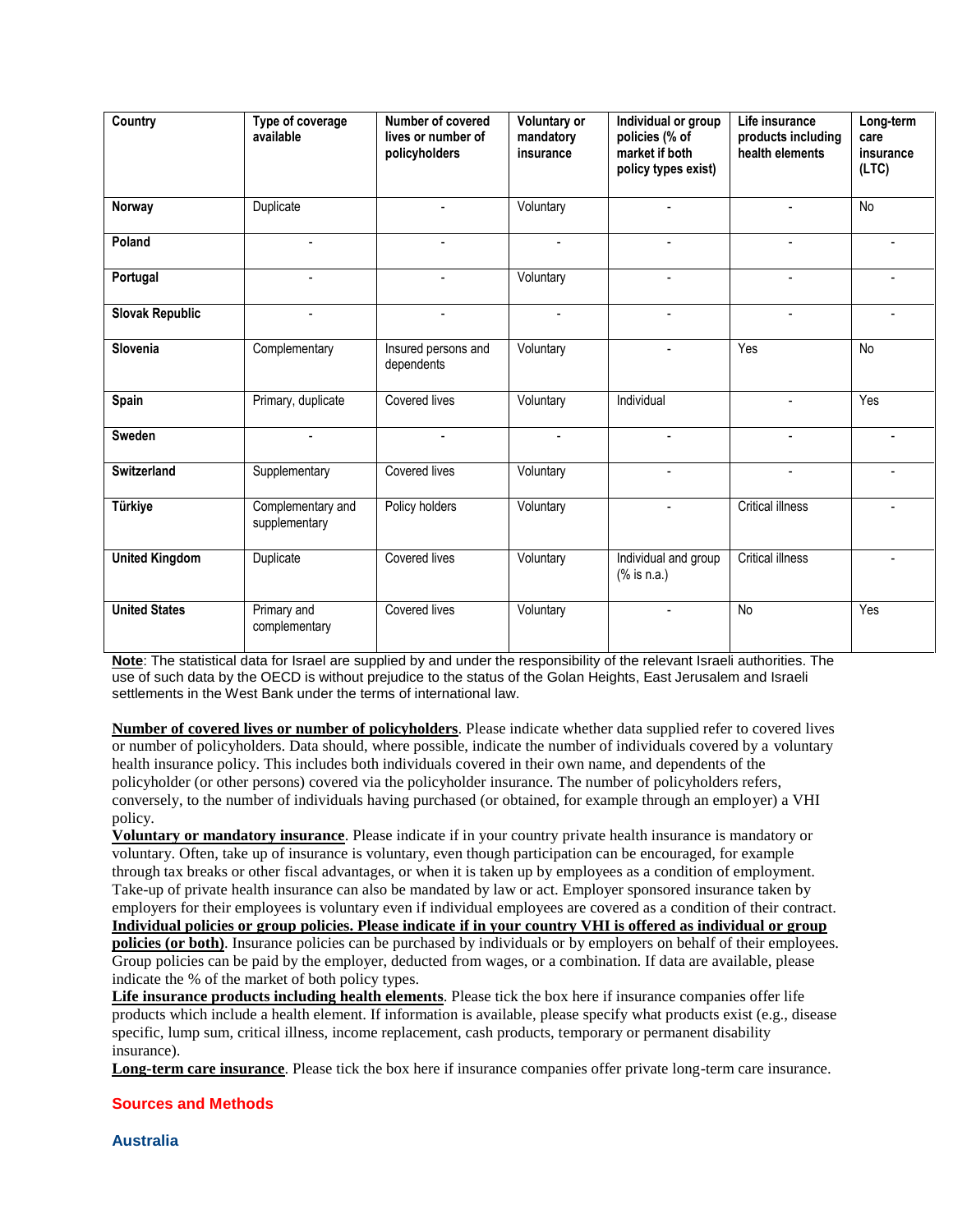# **Source:**

1995 onwards: From 1 July 2015, responsibility for the prudential supervision of private health insurers transferred from the Private Health Insurance Administration Council (PHIAC) to the Australian Prudential Regulation Authority (APRA). See **Private Health Insurance Membership Trends**, APRA, Sydney. Available to download at [https://www.apra.gov.au/publications/private-health-insurance-statistical-trends.](https://www.apra.gov.au/publications/private-health-insurance-statistical-trends)

Population estimates from the **Australian Bureau of Statistics**. Australian Demographic Statistics ABS Cat. No. 3101.0. Canberra: ABS.

#### **Methodology:**

- Data as of 30<sup>th</sup> June.

- Total VHI is sourced from 'Total Insured Persons'.

- Duplicate VHI is sourced from 'Total Hospital Treatment'. This records the number of persons with hospital coverage, which provides for in-hospital treatment by a doctor of choice and other costs not covered by Medicare, including hospital accommodation.

- Supplementary VHI is sourced from 'Total General Treatment'. It records the number of persons with general treatment (or extras) coverage, which provides benefits for services such as physiotherapy, dental treatment and optical treatment.

- From 1st July 2000, a penalty was introduced for people joining a health benefits organisation for hospital coverage after reaching 30 years old. This penalty is 2% above the base rate for each year over 30 years old in which the policy holder was not a member of a health benefits fund. Between 1999 and 2000, there was a notable increase in the number of people with private health insurance.

**Break in time series in 2007 – Supplementary VHI:** From 1<sup>st</sup> April 2007, general treatment policies replaced ancillary policies. General treatment policies cover treatment similar to that previously known as ancillary but can also cover hospital-substitute treatment and Chronic Disease Management Programs. Many hospital treatment-only policies were reclassified as hospital and general treatment combined policies, causing an artificial increase in the series of supplementary PHI.

**Break in time series in 1998 – Total VHI:** From 1998, total VHI is equal to total insured persons. **Further information:** APRA, [http://www.apra.gov.au./.](http://www.apra.gov.au./)

#### **Austria**

# **Source: Verband der Versicherungsunternehmen Österreichs**.

#### **Coverage:**

- Roughly a third of the Austrian population is covered by private health insurance. Private health insurance is mostly complementary or supplementary. There is also an element of duplication with the social insurance system, as private health insurance may result in shorter waiting times for operations and treatment in general. Most contracts signed with private health insurance companies are for insurance covering expenses for hospital care. - Supplementary health insurance covers services not reimbursed by social health insurance. Examples for additional benefits covered by private health insurance are services related to alternative medicine, dental care, sickness benefits (in some cases), psychotherapy or certain medication. Supplementary health insurance also covers treatment by private physicians (who have not signed a contract with social insurance) and/or in-patient care in the private ward of public hospitals or in private hospitals (**Austrian Insurance Association**, Health Insurance, available at [http://www.vvo.at/krankenversicherung-in-osterreich.html,](http://www.vvo.at/krankenversicherung-in-osterreich.html) on 25<sup>th</sup> January 2008), thereby offering added choice of provider and more responsive treatment options.

- Complementary health insurance covers the cost incurred by an insured individual who consults a private physician who has not signed a contract with a social insurance (to a maximum of 80% of the tariff the social health insurance fund would have paid). Complementary private health insurance covering only user-charges does not exist in Austria. The insurance providing a per diem cash benefit for hospital care can be used to cover user-charges resulting from hospital care, but the insured can also use the money to pay for other expenses, e.g. related to child care, household help, etc. Other complementary health insurance concerns a small group of individuals (including those who opted out of statutory social health insurance based on §5 GSVG. **Gewerbliches**

**Sozialversicherungsgesetz** (Insurance Act for the Self Employed) can sign up for substitutive private health insurance (17000 persons covered in 2003; **Federal Ministry of Health and Women**, 2003, Quantitative and qualitative assessment and analysis of individuals not covered by health insurance in Austria, Final report. Vienna). - There are also other primary health insurance cases: i) persons not captured by statutory social health insurance or who did not subscribe to voluntary insurance with social health insurance could subscribe to private health insurance instead (Mossialos, E., Merkur, S., Ladurner, J. et al. (2007). Incentives, payment mechanisms. Commissioned by the Main organisation of Austrian social insurance institutions. Vienna); ii) freelance members in chambers were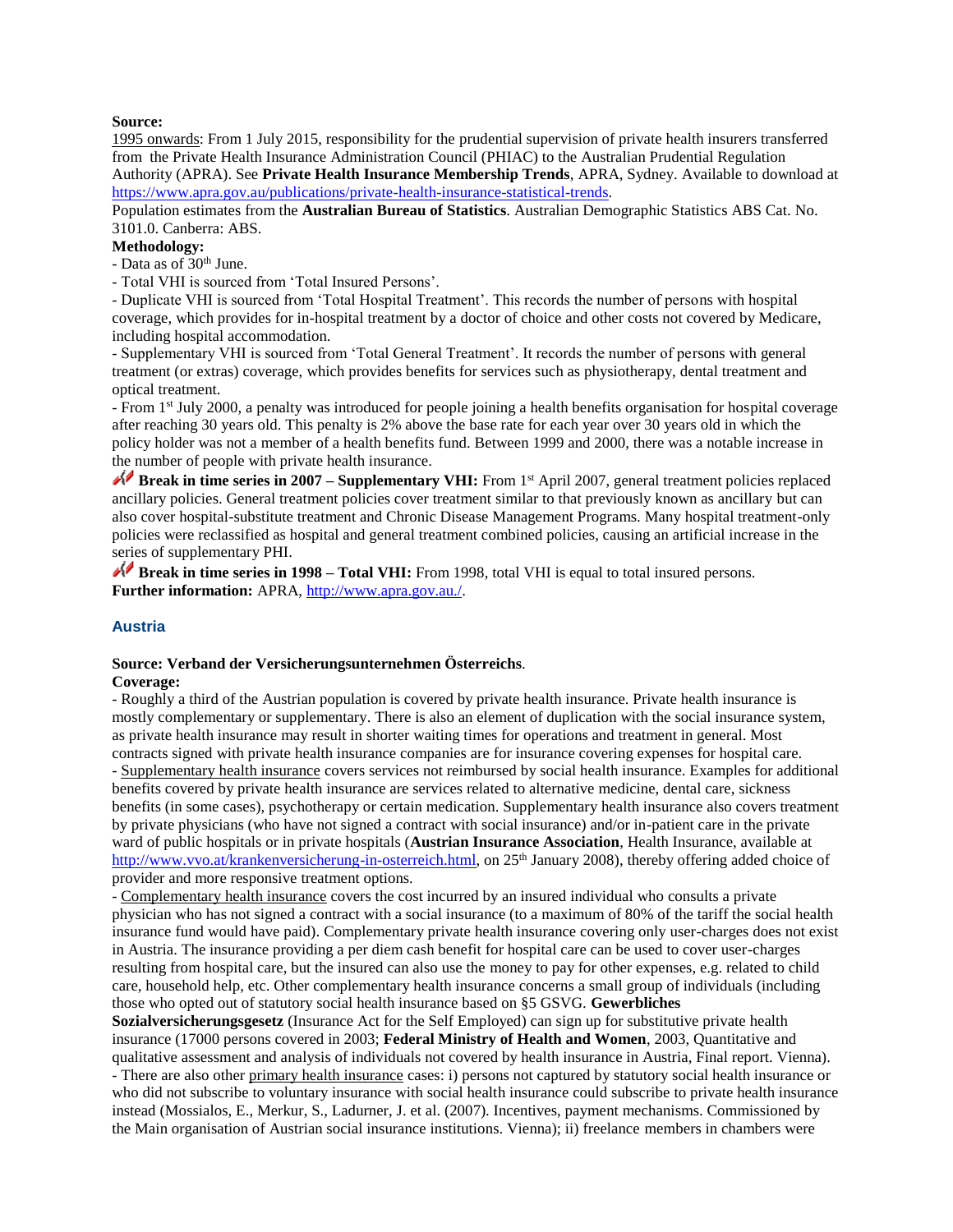given the opportunity to opt out of compulsory social insurance in the year 2000. §5 GSVG form the legal basis of opting out. At the end of the third quarter of 2005 freelancers constituted about 8.6% of all those insured (**Austrian Social Insurance Authority for Business**, SVA, statistics).

# **Belgium**

# **Source:** Data obtained from the "**Office de contrôle des mutualités et des unions nationales de mutualité**"

[\(http://users.skynet.be/ocm.cdz/\)](http://users.skynet.be/ocm.cdz/) on complementary insurances organised by sickness funds, and from the Belgium "**Union professionnelle des entreprises d'assurance**" [\(http://www.assuralia.be/\)](http://www.assuralia.be/) for those organised by private insurance companies.

# **Methodology:**

# **Break in series in 2019:**

- Voluntary health insurances in Belgium are only allowed to insure acts that are not covered in the mandatory social security health insurance, or the copayments. Therefore, voluntary insurance as 'primary coverage' (Primary VHI) is **not applicable** in Belgium. Duplicate insurance is also **not applicable** in Belgium.

#### **Coverage:**

- Different provisions of voluntary health insurance exist, as voluntary health insurance is offered by *mutuelles* and private insurers:

#### Complementary VHI

- *Mutuelles,* except the public sickness fund, provide complementary private non-for-profit insurance to their members; this consists of complementary reimbursements of copayments or non-reimbursed services, or provision of services. This coverage is automatic when a person adheres to the sickness fund for themselves and their dependents (dependent spouse, children, etc.).

- Further voluntary private health insurance is offered by *mutuelles* and private insurers.

**Break in series in 2015:** From 2015, the persons covered correspond to the number of affiliates covered (members and their dependents). Data reported both under complementary VHI and total VHI from 2015 onwards. **Break in series in 2003:** Members and their dependents covered by facultative hospitalisation contracts (categories 200+201) sold by sickness funds.

### Supplementary VHI

**Source: Assuralia** (professional association of insurance companies in Belgium). **Coverage:** Private insurers only, number of persons covered by collective and individual contracts. **Further information:** [www.assuralia.be.](http://www.assuralia.be/) 

# **Canada**

# **Source: Canadian Life and Health Insurance Association Inc., Statistical Services Division: special tabulations.**

#### **Coverage:**

- Estimated number of Canadians covered under private supplementary health insurance, after elimination of double counting (for example, double counting arises when family members are covered under separate benefit plans for each spouse - thus each spouse would be counted as a certificate holder under their own plan and as a dependent under their spouse's plan while their dependent children would be counted twice).

- Private supplementary health insurance provides coverage for the cost of prescription drugs, dental care, vision care, special duty nursing and other paramedical services, semi-private or private hospital rooms, ambulance services and other health care goods and services not covered by the public system.

- Estimates include coverage provided under individual and group insurance plans as well as uninsured employer arrangements. Some uninsured arrangements, under which employers provide benefits to employees outside of an insurance contract, are also administered by insurance companies and by not-for-profit health care benefit providers such as provincial Blue Cross organisations.

- Includes coverage by all for-profit life and health insurance companies operating in Canada as well as non-profit insurers such as the provincial Blue Cross organisations.

- 2020 and 2021 data are estimates.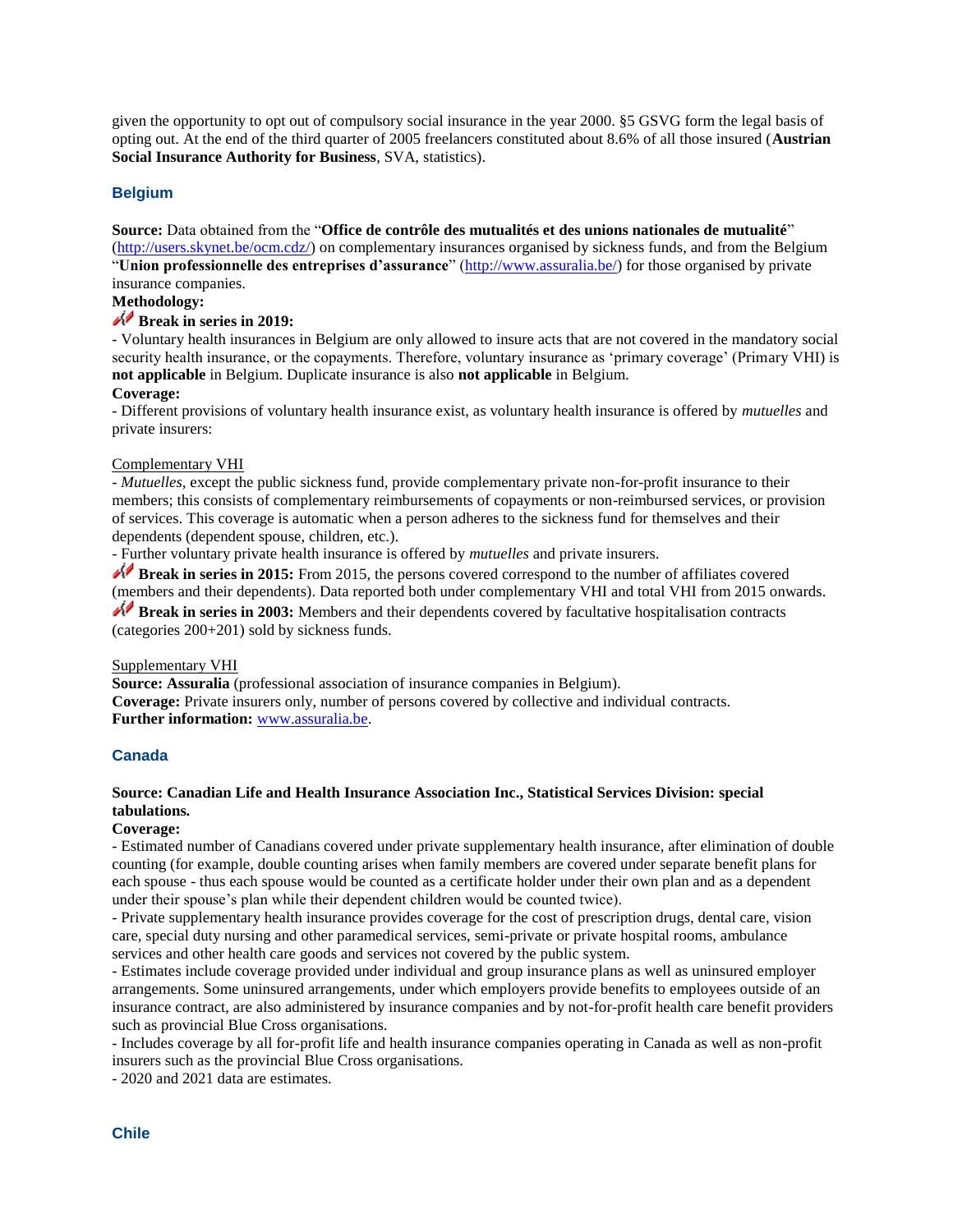## **Sources: Private Social Health Insurance** (ISAPRES) through **Superintendence of Health** (SuperSalud), **Insurers Association of Chile** (AACH).

Complementary VHI from 2014: **Insurance and Securities Superintendence** (Superintendencia de valores y seguros).

# **Coverage:**

- Data coverage is nationwide.
- Data for Compulsory Insurance of Traffic Accidents are not included.
- Data for Voluntary Insurance of Personal Accidents are not included.

# **Methodology:**

- Data are collected annually.

- Primary VHI: The Private Social Health Insurance (ISAPRES) has the characteristics mentioned above. The Health System of Chile is very special in this sense, as the ISAPRES are for-profit private institutions which manage compulsory social contributions and voluntary premiums. This insurance is for employees and their relatives, who voluntarily choose this kind of insurance instead of Public Social Health Insurance (FONASA). Both schemes offer a minimum package of health services, but the beneficiaries of ISAPRES can upgrade health services (more services coverage and/or access to quality facilities) through an additional voluntary premium to be paid. In this sense, most people accept enhanced health services (coverage and quality).The information is available in the web page of Superintendent of Health at

<http://www.supersalud.gob.cl/documentacion/569/w3-propertyvalue-3742.html> (in Spanish).

- Complementary VHI: The health insurances offered by insurance companies are considered. Coverage includes reimbursement of hospitalisation, consultations, exams and pharmaceuticals. The information is published in the webpage of the Insurers Association of Chile at<https://portal2.aach.cl/biblioteca/> (in Spanish). 2020 data are estimates, and the 2018-2019 growth rate has been used for those projections.

**Break in series in 2014:** From 2014 onwards, the coverage of complementary voluntary insurance also includes any voluntary complementary insurance that provide some degree of health protection. In practice, this change allows to include life insurances that cover certain (not all) health-related areas. Therefore, this change increases the number of people with voluntary complementary health insurance.

**Further information:** See new population projections by the National Statistics Institute (INE) at [http://www.censo2017.cl/.](http://www.censo2017.cl/)

# **Colombia**

**Source: National Administrative Department of Statistics (DANE), Quality of Life National Survey methodology (ENCV)**. Calculations by the Direction of Health Insurance Operation Regulation, Occupational Risks and Pensions, **Ministry of Health and Social Protection**.

**Further information:** [http://microdatos.dane.gov.co/index.php/catalog/MICRODATOS/about\\_collection/8/1.](http://microdatos.dane.gov.co/index.php/catalog/MICRODATOS/about_collection/8/1)

# **Costa Rica**

Data not available.

# **Czech Republic**

From 2006 onwards:

**Sources: Czech National Bank**, Section of Regulation and Supervision on Insurance Companies. Estimate by the **Institute of Health Information and Statistics of the Czech Republic**. **Coverage:**

- Only negligible appearance of private health insurance in the Czech Republic (only for foreigners who are not eligible for public health insurance coverage - primary PHI - and for services not covered from public health insurance - supplementary PHI).

- Less than 1 % of population is covered by private health insurance.

Until 2005:

**Source: Ministry of Finance**, **Office of the State Supervision in Insurance and the Pensions Funds**. **Further information:** [http://www.mfcr.cz.](http://www.mfcr.cz/)

# **Denmark**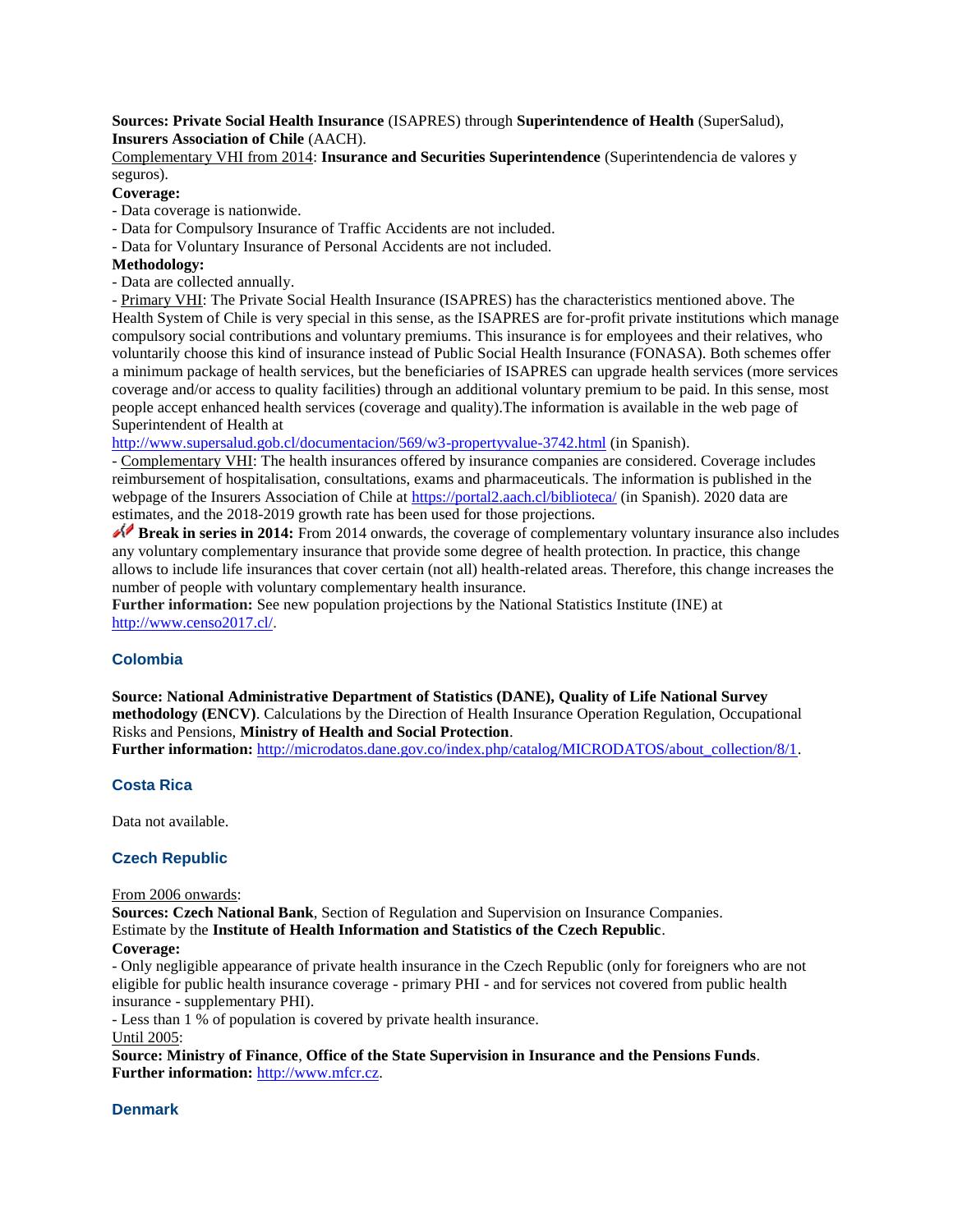# **Source: Danish Insurance Information Service**.

**Coverage:** Data available from 2001, counting the paying members of the 10 biggest health insurance companies in the country. Coverage is thus not complete and the numbers should therefore be regarded as a minimum number of voluntary health insurances.

**Break in time series in 2019:** Counting the paying members of the 11 biggest health insurance companies in the country.

**Break in time series in 2003:** Data from 2003 onwards also include children who are covered indirectly from their parents' health insurance policy.

**Further information:** [www.forsikringogpension.dk.](http://www.forsikringogpension.dk/)

# **Estonia**

#### **Source: Estonian Insurance Association**[, https://lkf.ee.](https://lkf.ee/)

#### **Methodology:**

- Since the beginning of 2018, Estonian employers have had the opportunity to supplement their motivation packages with health insurance. The employer's health insurance works as additional insurance, in addition to the basic package offered by the Health Insurance Fund.

- Data not available until 2018, only one insurance company provided health service insurance.

# **Finland**

# **Sources:**

#### Since 2009: **Federation of Finnish Financial Services.**

Until 2006: **Private services in social welfare and health. Official Statistics of Finland. Social protection. Helsinki. Finnish Institute for Health and Welfare**.

#### **Coverage:**

- The total numbers include the number of private health insurance policies purchased for children and adults (paid by themselves) and those paid by employers. The numbers are collected from different insurance companies, and it is assumed that one person has no more than one private health insurance policy during one year.

- Data for the years 1999-2006 do not cover private health insurance policies paid by employers.

#### **Methodology:**

- Private insurance policies are duplicate (to the public services provided by the municipal and central hospital districts) and supplementary (to the national sickness insurance paid by KELA, Social Insurance Institution). - No data available for 2007-2008.

# **France**

# **Sources:**

2017: The **National Institute for Statistics and Economic Studies (Insee)** carries out a survey on revenues and life conditions ("Statistique sur les ressources et les conditions de vie", SRCV). Every three years a complementary module includes data on VHI coverage.

- Up until 2014: The **Institut de recherche et documentation en économie de la santé** (Irdes) carries out a survey on health and social protection, every two years ("Enquête sur la santé et la protection sociale, ESPS"), which includes data on VHI coverage.

# **Coverage:**

- Type of coverage available: Complementary. In France, complementary and supplementary insurances are gathered in complementary coverage contracts which also offer reimbursements for services not covered by Health insurance (such as eye surgery, paradental care, individual room in hospital, etc).

**Break in series in 2006:** Persons covered by the CMUC are included in the amount of persons covered by complementary health insurance, hence data compiled from three sources:

1) Irdes, ESPS survey, for persons covered by complementary health insurance, excluding CMUC. See [https://www.irdes.fr/recherche/enquetes/esps-enquete-sur-la-sante-et-la-protection-sociale/actualites.html.](https://www.irdes.fr/recherche/enquetes/esps-enquete-sur-la-sante-et-la-protection-sociale/actualites.html)

2) CMUC Funds for persons covered by complementary health insurance via their CMUC. See [https://www.complementaire-sante-solidaire.gouv.fr/.](https://www.complementaire-sante-solidaire.gouv.fr/) 

3) Irdes, ESPS survey, for persons covered by complementary health insurance, including CMUC. See [https://www.irdes.fr/recherche/enquetes/esps-enquete-sur-la-sante-et-la-protection-sociale/actualites.html.](https://www.irdes.fr/recherche/enquetes/esps-enquete-sur-la-sante-et-la-protection-sociale/actualites.html)

**Break in series in 2008** due to a change in calculation. From 2008, ESPS data include persons covered by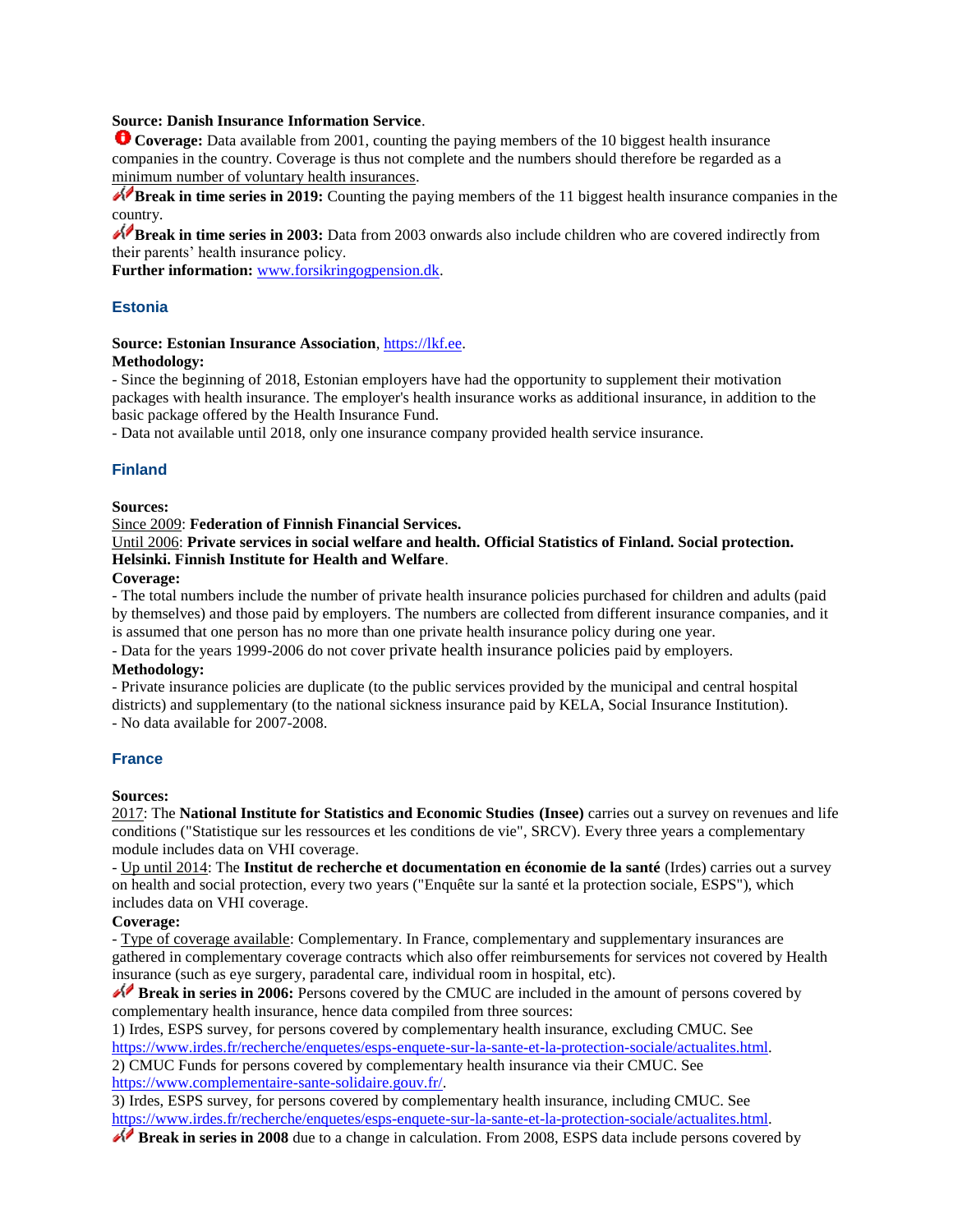CMUC, and the percentage calculated does not include persons who have replied "don't know" to the survey question "do you benefit from a private complementary insurance and/or CMUC".

#### **Germany**

**Source: Association of Private Health Insurance**, complementary private health insurance ("Zusatzversicherte"); Verband der Privaten Krankenversicherung 2022[, https://www.pkv.de/wissen/pkv-zahlenportal/.](https://www.pkv.de/wissen/pkv-zahlenportal/)

**Federal Statistical Office**, Population statistics (total population: average of the year).

#### **Coverage:**

- A distinction between the persons taking out complementary and supplementary VHI is not possible. Complementary and Supplementary VHI are typically taken out by persons covered under the Statutory Health Insurance Scheme.

### **Methodology:**

- Complementary VHI may include double-counting.

# **Breaks in time series in 1996, 2005 and 2009:**

- Since the law to strengthen competition in statutory health insurance (GKV-WSG), statutory health insurance protection has been mandatory for the population in Germany. In 2009, general health insurance was introduced as part of the Insurance Contract Act (VVG). As a result, people who do not have statutory health insurance have also been obliged to take out health insurance since then. Those insured with private health insurance companies were assigned to the "Voluntary health insurance schemes" under the SHA until 2008. Since the introduction of general health insurance in Germany in 2009, they have been assigned to "Compulsory private insurance" (HF.1). The background to this is that the general obligation to have health insurance only allows you to choose between statutory or private health insurance.

In addition to full insurance, private health insurers also offer complementary/supplementary insurance (e.g. in the field of dentures). These are assigned to the "Voluntary health insurance schemes" (HF.2.1).

- Starting from 2011, the population numbers are based on the Federal Census 2011 (census data as of 27 November 2015).

- On the basis of the 2011 census, the population figures were recalculated for methodological purposes for the reporting years 1995 to 2010. The results of this recalculation only serve to adjust statistical time series and results; however, they do not represent an official revision of the previous population figures before the census. Therefore, for the years from 1995 onwards, differences to previous publications of population-related numbers are possible. - Estimations of covered lives under complementary VHI are only available from 2005 onwards, hence affecting the

total VHI coverage from 2005 onwards.

- In 1996, a new calculation method was adopted by the Private Health Insurance Companies. **Further information:** [http://www.pkv.de;](http://www.pkv.de/) [http://www.destatis.de;](http://http/www.destatis.de) [http://www.gbe-bund.de.](http://www.gbe-bund.de/)

# **Greece**

#### **Sources: Ministry of Development**, Direction of Insurance Undertaking and Actuary.**Hellenic Association of Insurance Companies** [\(http://www1.eaee.gr/\)](http://www1.eaee.gr/) for the years 2010-2020.

2015: *Greece: Health system review*. Health Systems in Transition, 2017; 19(5):1–192. Available at http://www.euro.who.int/\_data/assets/pdf\_file/0006/373695/hit-greece-eng.pdf?ua=1.

#### **Coverage:**

- Almost the entire population is covered. The survey of the Hellenic Association of Insurance Companies includes a sample of companies which represent more than 80% of all insured population.

- The percentage of the population covered was estimated based on the revised Census by ELSTAT in 2014.

- For the years 2016-2020, the percentage of the population covered was estimated based on the estimated population by ELSTAT in 2020.

#### **Deviation from the definition:**

- Data refer to both life and health private insurance contracts, since they cannot be separated.

**O** For the period 2010 to 2020, data refer to contracts and not to the population covered (i.e., if somebody is a holder both of a personal and of a group contract, he or she is counted twice).

# **Hungary**

Voluntary health insurance in Hungary is negligible. Coverage is mostly supplementary and insurance is provided with life or accident insurance policies (e.g. eligibility for higher level of hotel service or per-diem-like wage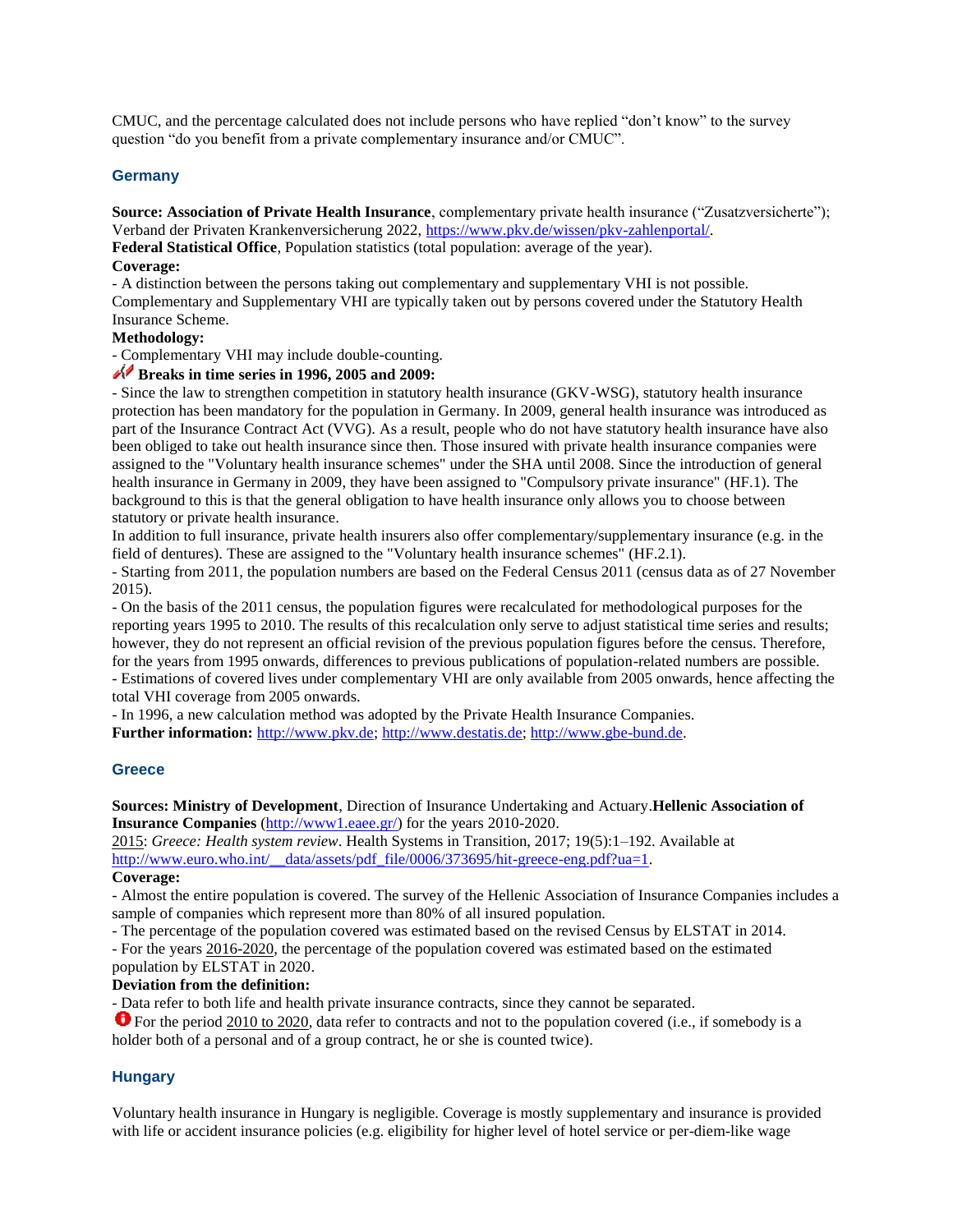supplement during hospital treatment). There is a small number of savings accounts which are not risk-based insurances.

#### **Iceland**

#### **Source: Financial Supervisory Authority**.

#### **Coverage:**

- Data refer to the number of lives covered by Icelandic Private Health Insurance, which, in this case, is to cover the cost of general health service in the period where people are not eligible for public health insurance. It is for foreigners who come to Iceland for both long and short stays and for Icelanders who have had a foreign address but are moving back to Iceland. It takes six months to become eligible for the public health insurance unless intergovernmental treaties say otherwise.

- Voluntary health insurance purchased from abroad is not included. Other types of voluntary health insurance exist but are not relevant for this data collection.

**Further information:** [http://www.fme.is/fme.nsf/pages/index.html.](http://www.fme.is/fme.nsf/pages/index.html)

#### **Ireland**

#### **Sources:**

**Department of Health**, Public/Private Health Care arrangements and Private Health Insurance Unit. Coverage data are collected by the **Health Insurance Authority** [\(http://www.hia.ie/publication/market-statistics/\)](http://www.hia.ie/publication/market-statistics/). The **European Community Panel Expenditure Survey** (EPES), a survey on household income and living conditions, health, housing and work, conducted by Eurostat periodically, includes data on VHI for Ireland. **Coverage:**

- All VHI membership is most appropriate to the Duplicate VHI Category, as an individual who has VHI does not permanently forfeit his/her right to avail of the public system and the coverage provided by voluntary health insurance largely mirrors that available to public patients in public hospitals. However, for an episode of care, if an individual chooses to avail of VHI, he or she will forfeit their right to avail of the public system for the duration of treatment for that episode of care. Population Statistics were taken from the Central Statistics Office Website. **-** Total VHI coverage: Some health insurance policies have primary care coverage (e.g. GP coverage). In addition there are a number of people enrolled in cash plans. These are policies that pay out cash for GP visits and some hospital out-patient visits. They are not indemnity policies.

- Primary care in Ireland refers to the first line care available - i.e. attendance at a general practitioner and certain out-patient and related treatments/visits.

- Complementary VHI: All persons in Ireland have some level of coverage under the public health system, though there are eligibility variations in relation to level of treatment and need for payment. Hence, all voluntary health insurance contains an element of duplication.

**Methodology:** The information refers to the situation at 31<sup>st</sup> December.

#### **Israel**

# **Source: Household Expenditure Surveys** conducted by the **Central Bureau of Statistics**.

# **Coverage:**

- As of 1997, the survey is annual and the population includes the entire urban and non-urban population except for collective settlements (kibbutzim and collective moshavim) and nomads in the southern district.

- Health insurance includes only payments for supplemental health insurance offered by the four official health sick funds and policies sold by insurance companies.

- Supplementary insurance in Israel includes components from both Duplicate and Supplementary VHI (according to the OECD definitions). VHI provided by insurance companies includes components from Duplicate,

Complementary and Supplementary insurance. Therefore in Duplicate and Supplementary VHI are included both Supplementary insurance by the sick funds and insurance provided by insurance companies. In Complementary insurance, only insurance provided by insurance companies is included.

- Data refer to covered lives.

**Methodology:** Until 2018, the Household Expenditure Survey was conducted as a paper survey. As of 2019, the survey has become a computerised survey.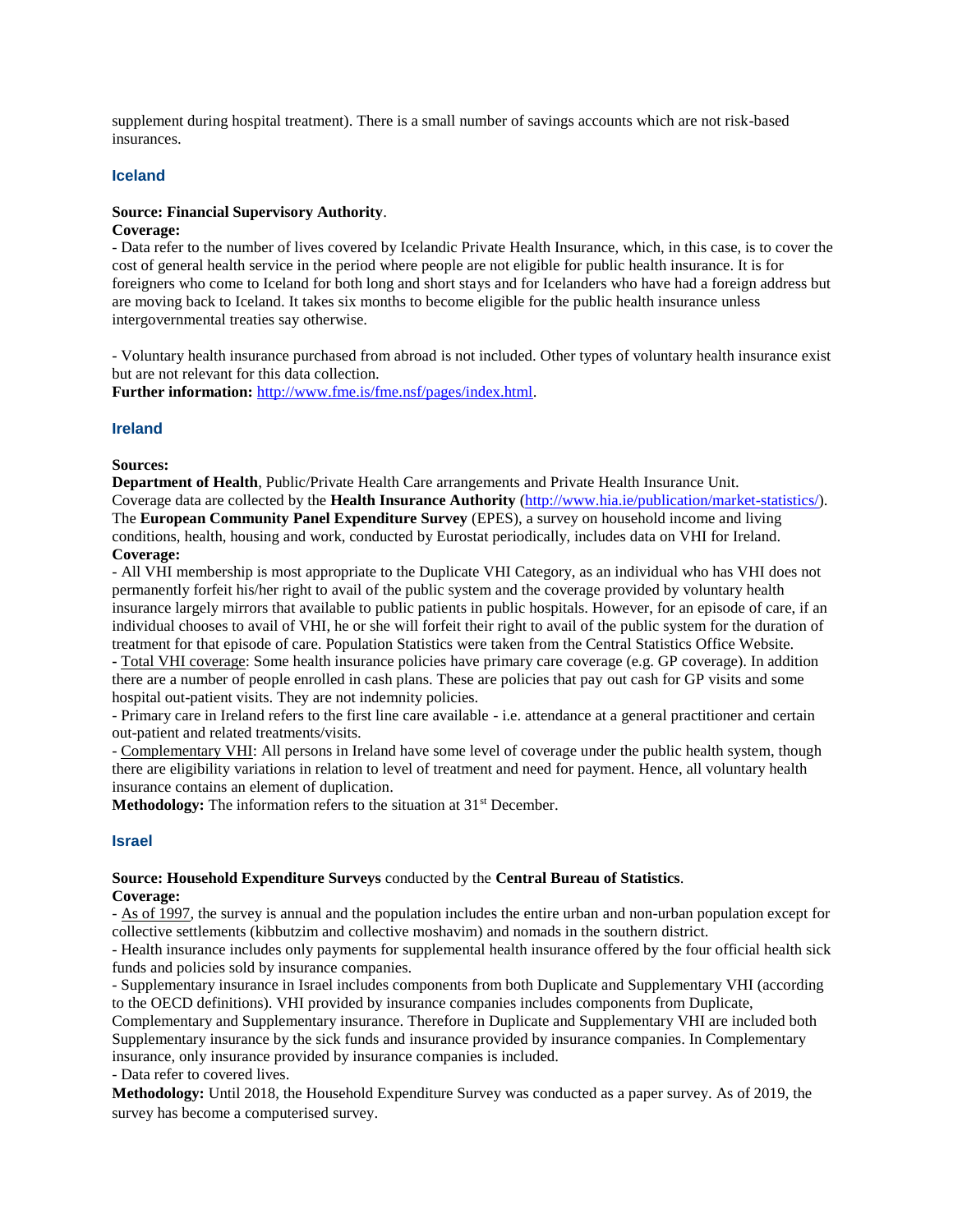**Break in time series in 2019:** From 2019 onwards the survey is a computer-assisted field survey, and includes the following changes:

**-** Change in the estimation method: In 2019, due to a decline in survey response rates, the estimation method was changed. The change in the method of calculating weights was intended to reduce both the sampling errors and the biases that might have resulted from the fact that households that did not respond to the survey might differ in their characteristics from those who participated in the survey. The change made in the estimation method mainly affects the income of households and individuals.

**-** The population sampled in the survey has been expanded and also includes boarding school students. Until 2019, boarding school students were not included in the households where their parents lived. On the recommendation of international organisations, and for the purpose of uniformity among the surveys, starting in 2019 boarding school students have been included in the survey population.

**-** Change in the definition of head of household in cases where a caregiver lives in the household. Until 2019, the economic head of a household was the employed person who normally worked the greatest number of hours per week. Therefore, in households in which a caregiver lived, the caregiver was considered the head of the household. As of 2019, in these households, the caregiver is no longer considered the economic head of the household. **Further information:** [https://www.cbs.gov.il/EN/pages/default.aspx.](https://www.cbs.gov.il/EN/pages/default.aspx)

**Note:** The statistical data for Israel are supplied by and under the responsibility of the relevant Israeli authorities. The use of such data by the OECD is without prejudice to the status of the Golan Heights, East Jerusalem and Israeli settlements in the West Bank under the terms of international law.

#### **Italy**

Data not available.

#### **Japan**

Data not available.

## **Korea**

#### **Sources:**

From 2016: **Korea Credit Information Services**, unpublished data.

Until 2015: **Korea Insurance Development Institute**, unpublished data.

#### **Methodology:**

- All private insurance companies should cooperate on providing information, following the Insurance Business Act. Data have been collected by those mandatory reporting on private insurance contracts.

- Voluntary health insurance in Korea is both complementary and supplementary. However, it is not possible to classify it by detailed type. There is no primary health insurance scheme nor duplicate health insurance scheme in Korea. Since the national health insurance covers the entire population in Korea from 1989 onwards, no one is covered by primary health insurance and duplicate health insurance.

**Coverage:** Data include medical payment insurances and quasi-insurances such as mutual-benefit associations.

# **Latvia**

#### **Source: Latvian Insurers Association**.

#### **Coverage:**

- Data include Latvian non-life and life insurance companies and branches of foreign non-life and life insurers.

- Data from 2016 onwards compiled by the Latvian Insurers Association.

- Data for 2008-2015 compiled from data provided by the Financial and Capital Market Commission (supervision) and the SKDS research centre, taking into consideration calculations done by the Latvian Insurers Association.

#### **Lithuania**

#### **Source: Lithuanian Insurers Association**.

**Coverage:** Data on activities of Insurers. Further information: [https://www.lb.lt/lt/draudikai-veiklos-rodikliai#ex-1-1.](https://www.lb.lt/lt/draudikai-veiklos-rodikliai#ex-1-1)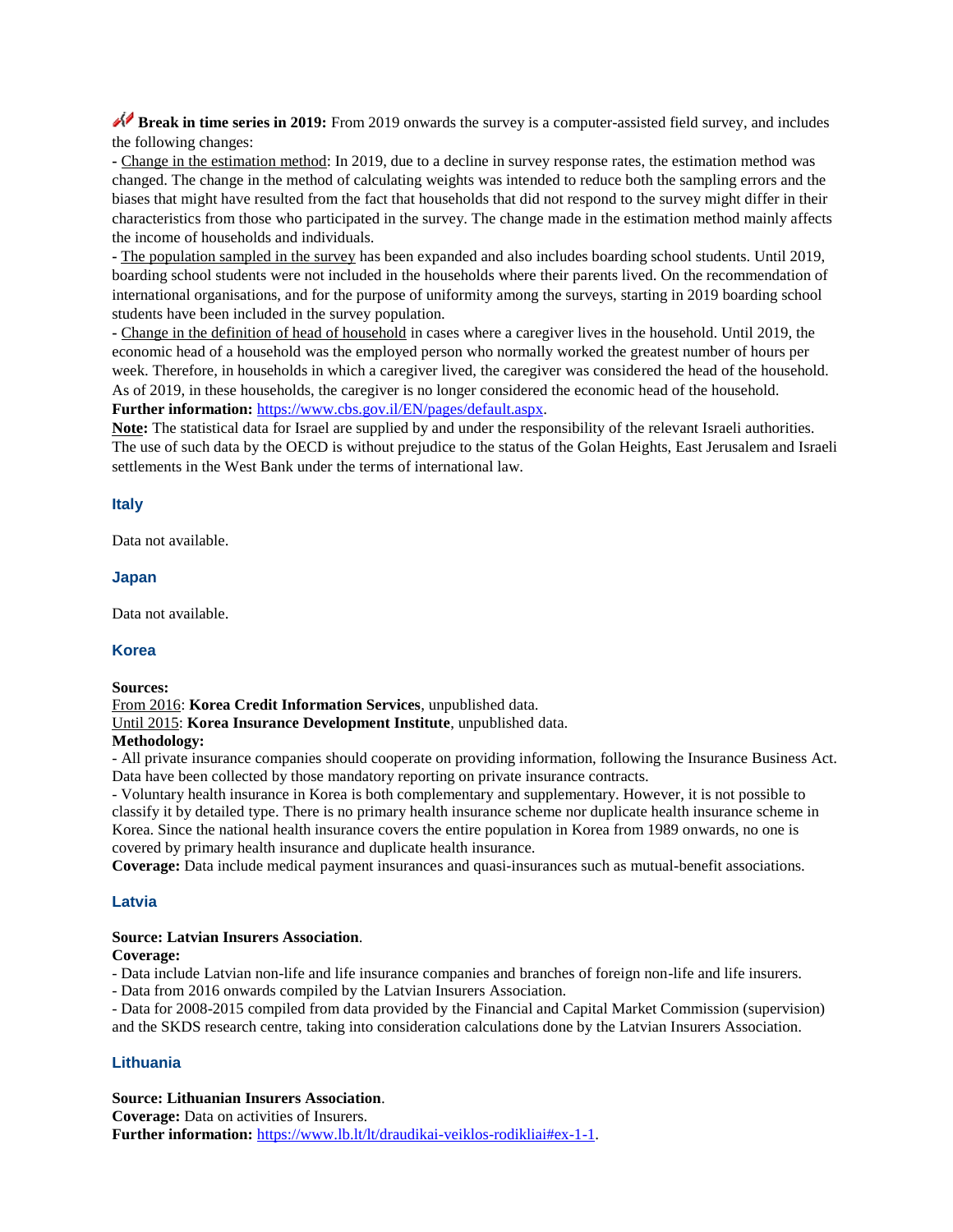# **Luxembourg**

#### **Source: Caisse Médico-complémentaire mutualiste (CMCM), Association des compagnies d'assurances et de réassurances (ACA)**. Data prepared by **General Inspectorate of Social Security (IGSS)**.

**Coverage:** Data cover the number of policyholders (including family members) living in Luxembourg.

# **Methodology:**

- Data refer to numbers as of 31<sup>st</sup> December every year.

- Complementary voluntary health insurance: Voluntary insurance, offered as individual and group policies.

- Insurances are both complementary and supplementary. They are classified here as complementary as the majority

covered is assumed to be using complementary insurance.

- STATEC is the source for the denominator (population).

# **Mexico**

#### **Sources:**

- Data reported by the **Comisión Nacional de Seguros y Fianzas (CNSF)**, the regulatory body for insurance companies and the **Mexican Association of Insurance Institutions** (AMIS).

- Population projections 2016-2050, **National Population Council (CONAPO)** used to calculate the percentage of total population.

# **Coverage:**

**-** The numbers of persons covered by voluntary health insurance are observed data and not estimates.

- All the insurance companies report the information directly to CNSF. Some persons who have social security coverage and government health coverage also have voluntary health insurance. The data do not contain information about the insurance health companies but it is not representative (less than 1%).

#### **Methodology:**

- Data available for the number of persons covered by voluntary health insurance, but not on the number of policies sold.

**Further information:** The sources of the CNSF are public and can be consulted at the following websites: *Anuarios estadísticos de la CNSF*, available at [http://www.cnsf.gob.mx/Difusion/Paginas/AAnuarios.aspx;](http://www.cnsf.gob.mx/Difusion/Paginas/AAnuarios.aspx) and *Sistema estadístico de Accidentes y Enfermedades de la CNSF*, available at

[http://www.cnsf.gob.mx/EntidadesSupervisadas/InstitucionesSociedadesMutualistas/Paginas/AccidentesEnfermedad](http://www.cnsf.gob.mx/EntidadesSupervisadas/InstitucionesSociedadesMutualistas/Paginas/AccidentesEnfermedades.aspx) [es.aspx.](http://www.cnsf.gob.mx/EntidadesSupervisadas/InstitucionesSociedadesMutualistas/Paginas/AccidentesEnfermedades.aspx)

# **Netherlands**

**Sources:** Coverage data available from **Vektis** (Information centre for the care insurers) and the **Dutch Central Statistics Bureau**.

**Coverage:** Voluntary health insurance in the Netherlands is predominantly supplementary, however, some complementary items may also be covered, e.g. co-payments for pharmaceuticals (but coverage of obligatory costsharing is forbidden by law).

**Break in series in 2006:** From 2006, the new Health Insurance Act (Zorgverzekeringswet) requires all residents to take out a health insurance. The system is operated by private health insurance companies; the insurers are obliged to accept every resident in their area of activity. Until 2006, the third layer is private insurance for those with an income above the stated income level and for supplementary insurance. From 2006, the third layer is only for supplementary insurance.

# **New Zealand**

# **Source: Financial Services Council of New Zealand Inc**.

# **Coverage:**

2021: Population estimate denominator of the VHI coverage calculation was supplied by Financial Services Council of New Zealand and is an estimate pending release by Statistics New Zealand of the official population estimate for the year ending on December 2021.

- Lives covered figures are provided by FSC as at 31<sup>st</sup> December.

- Approximately 70% of lives covered are via elective surgical and specialist care policies, which generally cover surgeries and specialist costs also funded via the public system. These can be strictly termed duplicate health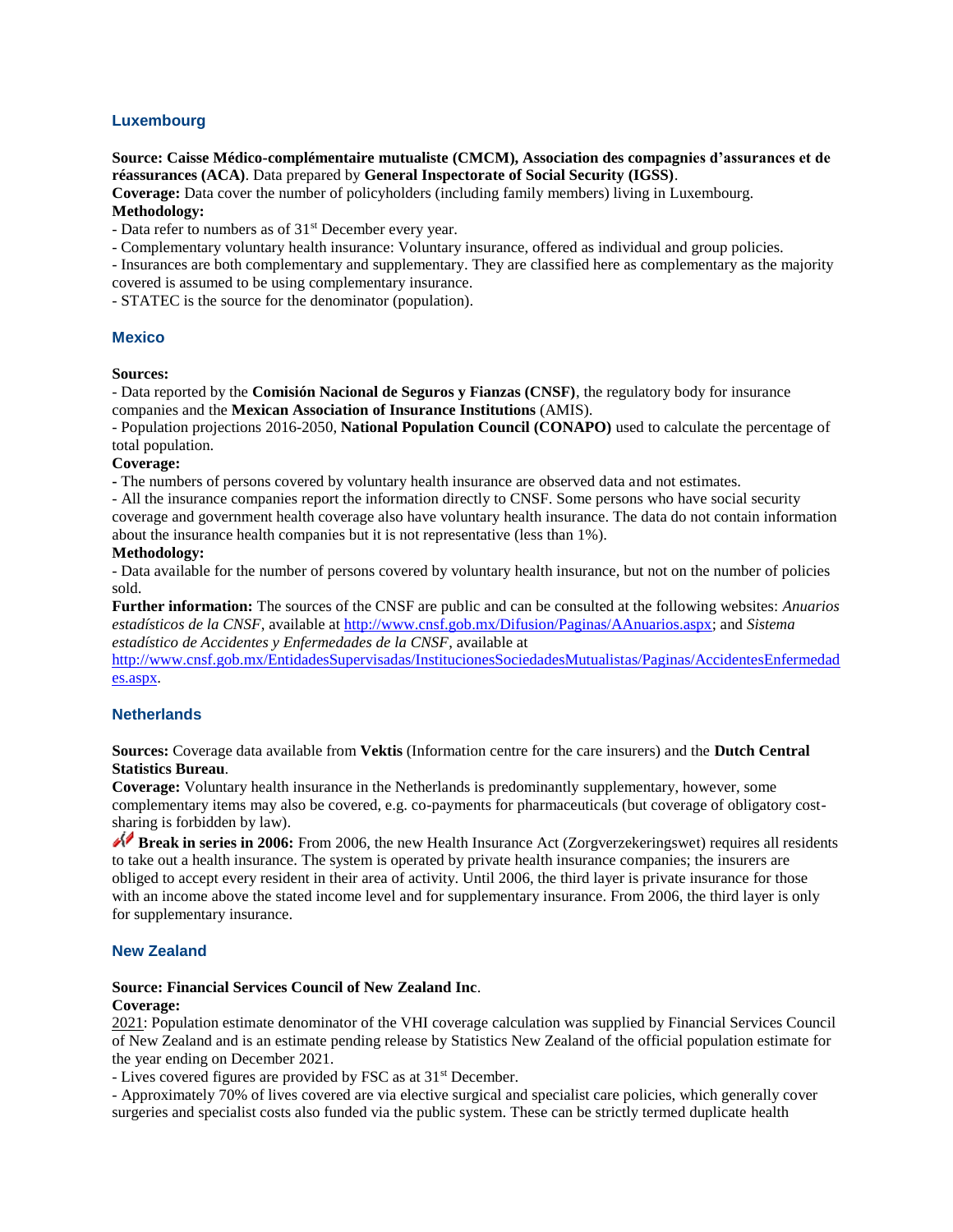insurance. A further 26% of lives covered are via comprehensive policies, which are in broad terms a mix of duplicate, supplementary and complementary cover.

- Around 4% of lives covered have been categorised as 'minor medical' as these policies offer more limited cover for health costs such as significant surgical procedures. The Financial Services Council has indicated that on a claim-value basis, the dominant factor for claims under comprehensive policies is surgery and specialist costs similar to those funded publicly. On this basis, comprehensive policies have also been classified as duplicate insurance.

- Minor medical polices have elements of all three types, although have been classified as complementary insurance. - It is noted that the shift from comprehensive to duplicate insurance has been a gradual process, where since the late 1990s VHI has moved from predominantly complementary to predominantly duplicate. Because total claims paid under major medical policies first exceeded comprehensive policy claims in 2005, data from that year onward have been recast as duplicate insurance.

**Methodology:** Private health insurance is voluntary in New Zealand. **Further information:** [http://www.healthfunds.org.nz/.](http://www.healthfunds.org.nz/)

# **Norway**

Data not available. In Norway, the Government offers full coverage of health insurance. Voluntary health insurance is duplicate insurance of the public system. Statistics Norway has no data on the duplicate private health insurance.

#### **Poland**

Data not available.

# **Portugal**

**Source: Insurance and Pension Funds Supervisory Authority**: Annual Report: "General Statistics." **Coverage:**

- After 2007, this sector continues to grow gradually. This trend can be observed in individual health insurances and among employers.

2006: Decrease in total and duplicate coverage, as about 45000 people cancelled their health insurance and some of them got new health insurance in 2007 due to different levels of health care provided/offered by each insurance company, and also differences on the charges with the insurance. This situation led to the cancellation of many individual insurances and the choice of other options.

- In 2005, more than half of the number of individuals covered is duplicate VHI (52.2%). In the other 47.8%, a significant percentage is also duplicate VHI, and the remainder is complementary and supplementary VHI. However, the share of each type of coverage cannot be distinguished.

# **Slovak Republic**

#### **Private health insurance is negligible in the Slovak Republic.**

- "...The legislative framework on health insurance companies is defined from January 1, 2005 by Act No. 581/2005 (Coll.) on health insurance companies, healthcare supervision and on the amendment and supplementing of certain laws in wording of later legislation, Act. no. 580/2004 (Coll.) on health insurance and on the amendment and supplementing of Act.No. 95/2002 (Coll.) on insurance and on the amendment and supplementing of certain laws in wording of later legislation, as well as Act No. 576/2004 (Coll.) on healthcare, healthcare-related services and on the amendment and supplementing of certain laws in wording of later legislation and by Act No. 577/2004 (Coll.) on the scope of healthcare covered by public health insurance and on settlements for healthcare-related services in wording of later legislation...". Quotation from a publication of the **Statistical Office of the Slovak Republic**: *Selected Indicators on Health Insurance Companies, the Social Insurance Agency and the Centres of Labour, Social Affairs and family*.

#### **Slovenia**

**Sources:**  From 2013 onwards: **Slovenian Insurance Association**.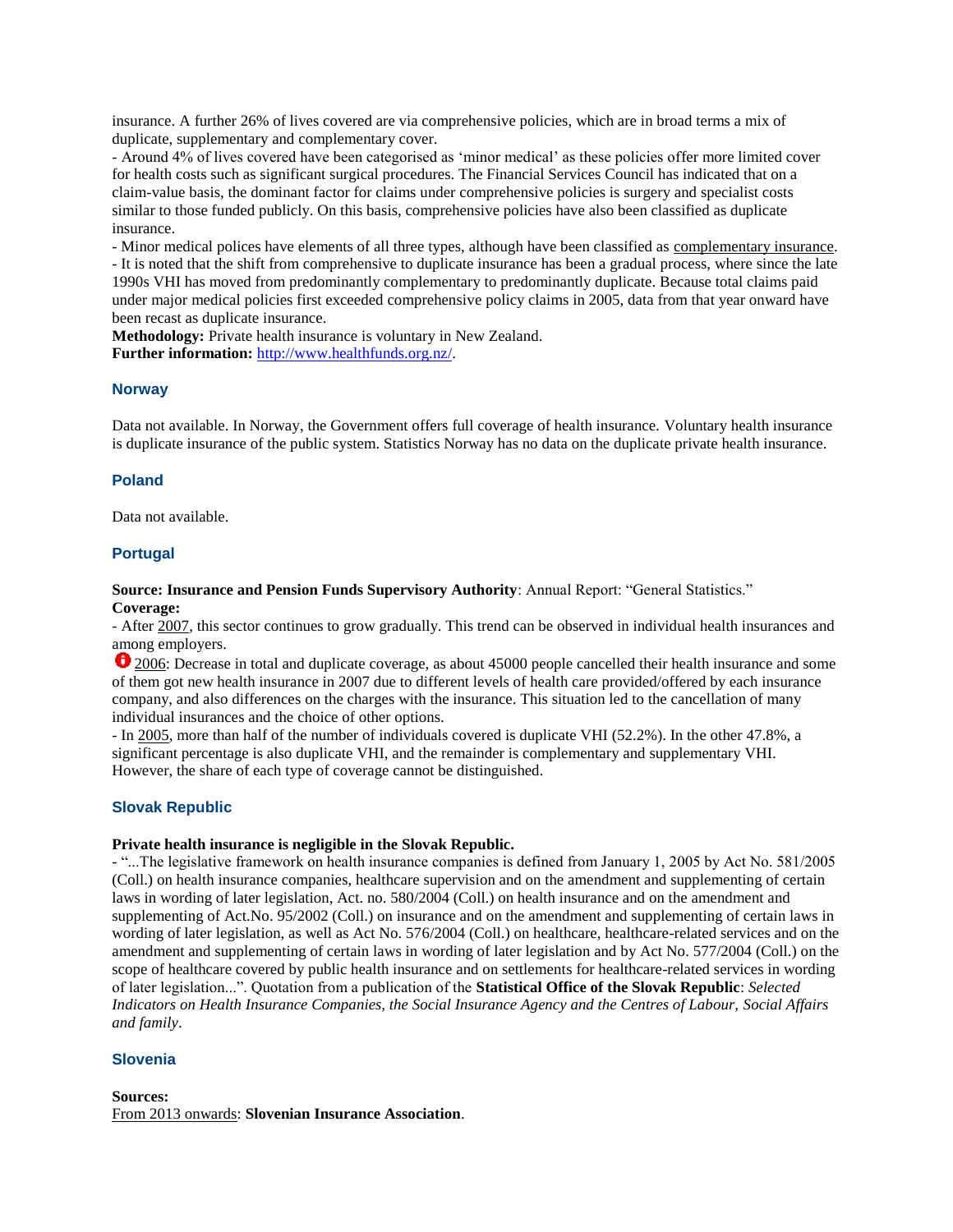Until 2012: **Statistical Office of the Republic of Slovenia** (SURS), gathering and preparing joint data from different insurance companies.

**Coverage:** Data include insured persons and dependents.

# **Methodology:**

- Private health insurance is voluntary insurance. There are no tax breaks or other fiscal advantages, and there is no condition of employment regarding VHI.

- Voluntary health insurance is offered both as individual (complementary insurance) and as a group insurance (possible for supplementary, parallel and other insurance).

- Insurance companies offer life products with critical illnesses and accident insurance with lump sum payments and daily indemnity or daily compensation. Insurance companies do not offer private long-term care insurance as part of VHI.

Duplicate VHI: The increase in coverage in 2016 is due to one of the insurance companies starting to sell "specialist cover" in 2016; and one of the insurance companies changed its raider "specialist cover" into a standalone product, which increased the number of duplicate PHI coverage.

Supplementary VHI:

- The number of insured persons strongly increased from 2014 onwards, as one of the insurance companies started action marketing for a new product, which significantly increased the number of insured persons in 2014 and 2015. - One of the insurance companies donated (freemium) in 2014 to non-life insurance portfolio supplementary health rider, which was a standalone insurance policy. These policies have been gradually transformed into co-insurance, and thus their number started to decline over the next years.

# **Spain**

# **Sources: Ministerio de Sanidad (Ministry of Health)** and **National Statistics Institute (INE)**:

2014: Encuesta Europea de Salud en España, EESE (European Health Interview Survey in Spain, EHIS). [https://www.sanidad.gob.es/estadEstudios/estadisticas/EncuestaEuropea/home.htm.](https://www.mscbs.gob.es/estadEstudios/estadisticas/EncuestaEuropea/home.htm)

1995-2006, 2011 and 2017: Encuesta Nacional de Salud de España ENSE (National Health Interview Survey), [https://www.sanidad.gob.es/estadEstudios/estadisticas/encuestaNacional/home.htm.](https://www.mscbs.gob.es/estadEstudios/estadisticas/encuestaNacional/home.htm)

# **Coverage:**

- Share of the population who has taken up a private health insurance policy.

- For 2014 and 2020, survey data are for the population aged 15 and over. Total population coverage is calculated on the assumption that differences between total population and population 15 and over are small for this indicator, i.e. 0.2% in the 2006, 2011 and 2017 national health surveys.

**Methodology:** Weighted results. In 2003, 2006, 2011, 2014, and 2020: probabilistic sample.

**Further information:** [https://www.sanidad.gob.es/.](https://www.sanidad.gob.es/)

# **Sweden**

# **Sources: Insurance Sweden** and **Statistics Sweden** (population statistics).

# **Coverage:**

- According to Insurance Sweden, a Swede has no more than one voluntary health insurance, i.e. the number of subscribed voluntary health insurances is consistent with the number of people who have voluntary health insurance. - About 14% of the number of employed persons aged 15-74 years old had a voluntary health insurance in 2020 and the number of health insurances increased by 1% during the year. The most common insurance policies are paid by the employer (60% of all health insurances).

- Individuals can buy health insurance either as an individual insurance or as a group insurance. A group insurance is usually subscribed via the employer, or the trade union/professional association to which the individual belongs.

More and more trade unions in different occupational categories and other organisations today offer healthcare insurance to their members. The employer-paid insurance is paid by the employer on behalf of the individual. They normally include all employees in the workplace.

- The large increase in group insurance in 2016 is mainly due to a reorganisation of how the groups should be defined in the statistics.

Reference: Insurance Sweden (Svensk försäkring) 2020.

See [https://www.svenskforsakring.se/statistik/sjuk--och-olycksfallsforsakring/sjukvardsforsakring/.](https://www.svenskforsakring.se/statistik/sjuk--och-olycksfallsforsakring/sjukvardsforsakring/)

**Methodology:** Population as of 31 December.

**Further information:** Insurance Sweden, [http://www.svenskforsakring.se/en.](http://www.svenskforsakring.se/en)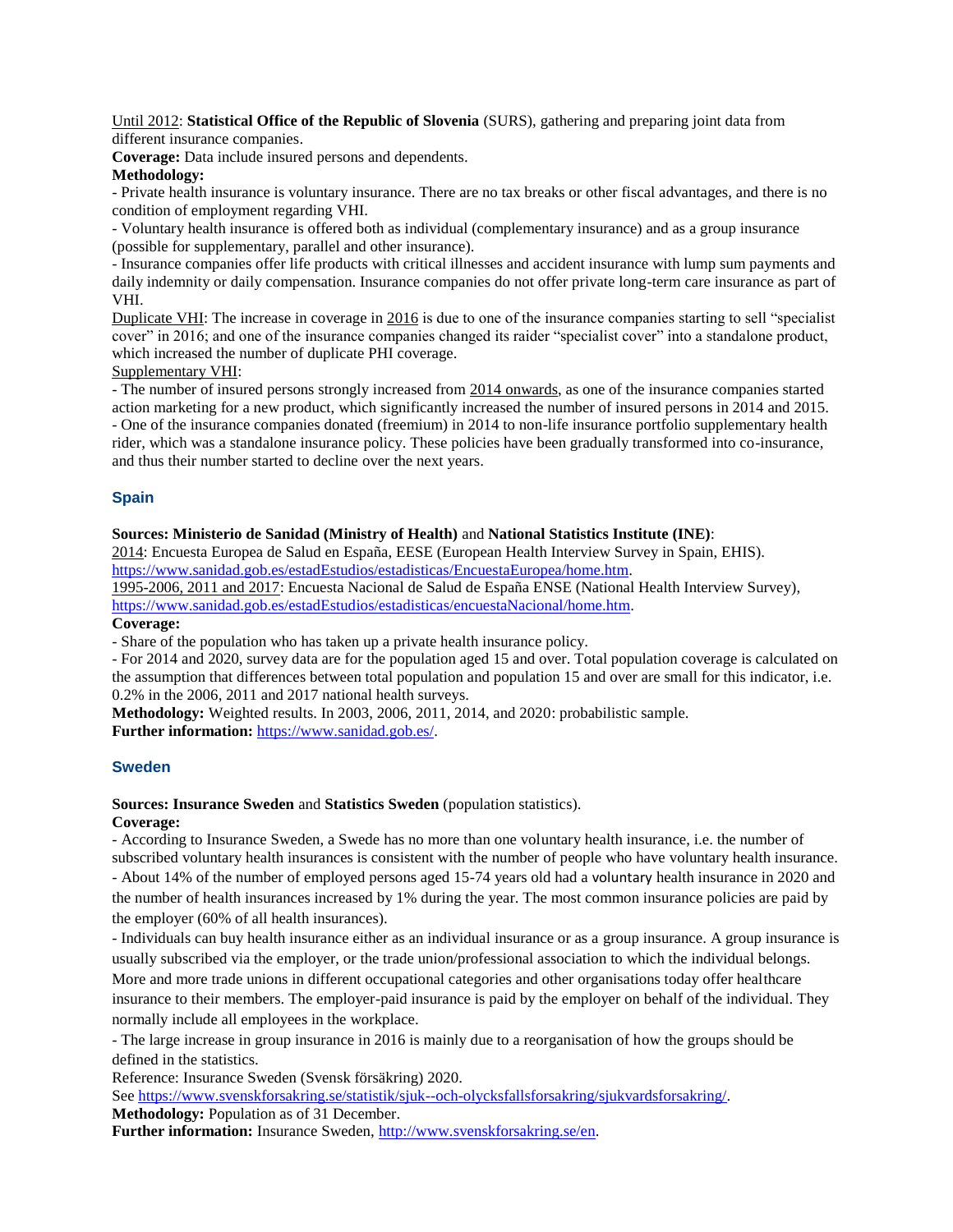# **Switzerland**

**Source: Federal Statistical Office**, Neuchâtel, Swiss Health Survey 1997, 2002, 2007, 2012 and 2017.

**Coverage:** Percentage of population aged 15 years old and over covered by a private insurance for in-patient care in private and half-private divisions (choice of physician and higher accommodation level).

#### **Further information:**

[http://www.bfs.admin.ch/bfs/portal/fr/index/infothek/erhebungen\\_\\_quellen/blank/blank/ess/04.html.](http://www.bfs.admin.ch/bfs/portal/fr/index/infothek/erhebungen__quellen/blank/blank/ess/04.html)

# **Türkiye**

**Source**: Data collected from statistics of the **Association of the Insurance, Reinsurance and Pension Companies of Türkiye**.

### **Coverage:**

- Private Health Insurance companies in Türkiye include two main types of coverage: ["in-patient](http://www.pacificprime.com/plans/information/inpatient.php) coverage" and "out-patient coverage":

- In-patient coverage includes surgical or non-surgical treatments from a hospital, doctor, surgery, assistant,

anesthesia and other medical service fees or other expenses that will occur during the insured person's treatment in a hospital, as well as intensive care and ambulance costs.

- Out-patient coverage includes the doctor's examination, diagnostic procedures (MRI, CT scan and laboratory tests, etc.), small interventions within the outpatient treatment, and drug costs.

- In addition to these two main types of coverage, glasses (glass/frame/lens) are covered with extra premiums, and there is also a third coverage which includes dental expenses.

#### **Methodology:**

- Health insurance is [insurance](http://en.wikipedia.org/wiki/Insurance) against the risk of incurring medical expenses among individuals. With the approval of the medical advisors of insurance companies, all of the insured's medical expenses, surgical expenses, long or short-term treatments, surgery or treatment-related expenses are fully reimbursed within the maximum limits or considered as exemption. Although there are differences among the practices of insurance companies, periodical health checks, expenses without any medical reason, and other similar expenses are generally not covered.

- Within the context of the Insurance Supervision Law, No: 5684, Article 24, the Association of the Insurance and Reinsurance Companies of Türkiye is a legal entity established for the development of the insurance profession, empowerment of solidarity among insurance companies and elimination of unfair competition among members. All insurance and reinsurance companies working in Türkiye have to become a member of the Association within the month following the granting of their license.

**Note:** Voluntary health insurance coverage decreased by -15% in 2021. Travel health insurance, which protects against health risks that may be encountered during domestic or international travels, is the reason for this decrease. Due to the travel restrictions caused by the Covid-19 outbreak, travel health insurances decreased by 76% in 2020 compared to the previous year.

# **United Kingdom**

#### **Sources:**

2003 onwards: **Laing Buisson**.

# 1995-2002: **Association of British Insurers**.

#### **Coverage:**

2003 onwards: Numbers of people covered by voluntary medical cover policies in the UK (insured and self-insured) at the end of the calendar year. Numbers are rounded to the nearest hundred thousand.

1995-2002: Figures exclude Third Party Administration Services (TPA) and Administration Services Only (ASO) businesses.

- Voluntary medical insurance: Families subscribe to the insurer (though the organisation need not be an insurance company) to provide health coverage. This enables the subscriber to receive hospital attention or undergo operations in private hospitals at a time more suitable or earlier than would be available under the NHS.

- The subscriber is defined as the person enrolled in the scheme where a subscription is paid for himself/herself alone or includes dependents.

#### **Further information:**

2003 onwards[: http://www.laingbuisson.com;](http://www.laingbuisson.com/) 1995-2002: [http://www.abi.org.uk/.](http://www.abi.org.uk/) 

# **United States**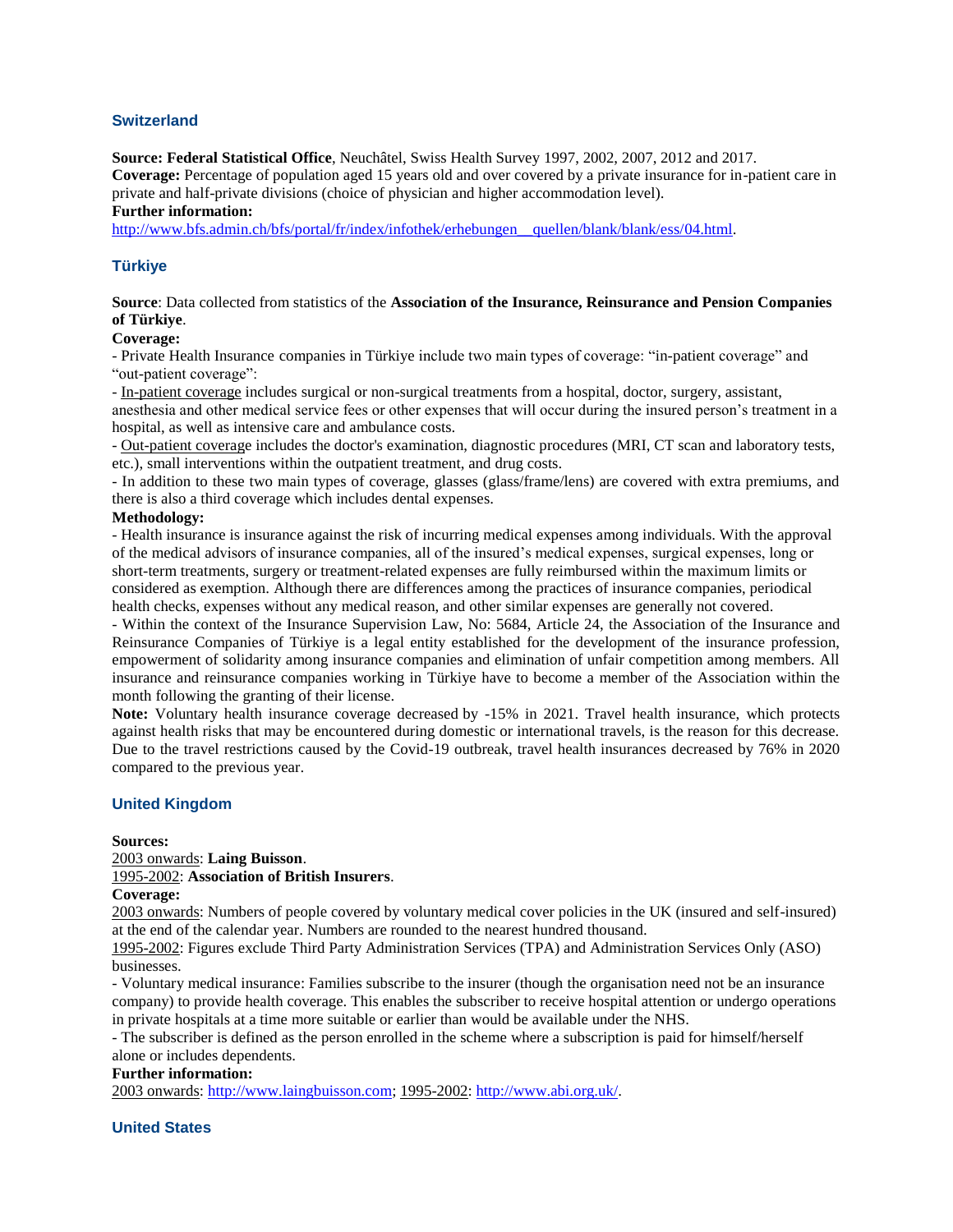# **Source: Centers for Disease Control and Prevention/National Center for Health Statistics/National Health Interview Survey (NHIS)**.

**Coverage:** Nationally representative sample of the U.S. civilian non-institutionalised population. Include all ages. - The US health plan category "complementary voluntary health insurance" includes all private coverage and individuals who also receive any type of government/compulsory health insurance.

- The survey prevalence is the result of a household survey that collects information on health care coverage.

- The definition for the US health plan category "government/compulsory health insurance" includes Medicaid, state Children's Health Insurance Program (CHIP), state-sponsored or other government-sponsored health plans, including Medicare, military plans, and a number of other very small public health coverage programs.

- NHIS is a nationally representative survey of the U.S. civilian non-institutionalised population. Data are collected through personal household interviews continuously throughout the year. Information is obtained on personal and demographic characteristics including race and ethnicity by a sample adult or a knowledgeable adult member of the household. Information is also obtained on illness, injuries, impairments, chronic conditions, utilisation of health resources, and other health topics by self report.

- The sample design plan of NHIS follows a complex probability design that permits the representative sampling of households and non-institutional group quarters (e.g., college dormitories).

**Estimation:** Percent estimates were weighted to represent the U.S. civilian non-institutionalised population for each time period.

#### **Notes:**

- Due to the COVID-19 pandemic, the NHIS data collection switched to a telephone-only mode beginning March 19, 2020. Personal visits resumed in all areas in September 2020, but cases were still attempted by telephone first. These changes resulted in lower response rates and differences in respondent characteristics for April–December 2020. Differences observed in estimates between 2020 and earlier years may be impacted by these changes. - In 2019, the NHIS questionnaire was redesigned to better meet the needs of data users. Due to changes in weighting and design methodology, direct comparisons between estimates for 2019 and earlier years should be made with caution, as the impact of these changes has not been fully evaluated at this time.

**Further information:** NHIS website[, http://www.cdc.gov/nchs/nhis.htm.](http://www.cdc.gov/nchs/nhis.htm)

# Total public and primary voluntary health insurance, 2018 onwards:

# **Source: National Center for Health Statistics (NCHS)**.

2020: "Health Insurance Coverage: Early Release of Estimates from the National Health Interview Survey, 2020", August 2021. Available at [https://www.cdc.gov/nchs/data/nhis/earlyrelease/insur202108-508.pdf.](https://www.cdc.gov/nchs/data/nhis/earlyrelease/insur202108-508.pdf) **Coverage:**

#### - This report from the National Center for Health Statistics (NCHS) presents selected estimates of health insurance coverage for the civilian non-institutionalised U.S. population based on data from the National Health Interview Survey (NHIS).

- In 2020, 31.6 million persons of all ages (9.7%) were uninsured at the time of interview.

- In 2019, 33.2 million persons of all ages (10.3%) were uninsured at the time of interview. In the second half of 2019, 35.7 million persons of all ages (11.0%) were uninsured – significantly higher than the first 6 months of 2019 (30.7 million, 9.5%).

- In 2018, 30.4 million persons of all ages (9.4%) were uninsured at the time of interview - not significantly different from 2017, but 18.2 million fewer persons than in 2010.

**Note:** Due to the COVID-19 pandemic, NHIS data collection switched to a telephone-only mode beginning March 19, 2020. Personal visits resumed in all areas in September 2020, but cases were still attempted by telephone first. These changes resulted in lower response rates and differences in respondent characteristics for April–December 2020. Differences observed in estimates between 2020 and earlier years may be impacted by these changes. Further information: NHIS website[, http://www.cdc.gov/nchs/nhis.htm.](http://www.cdc.gov/nchs/nhis.htm)

# **NON-OECD ECONOMIES**

# **Brazil**

**Sources:** 

2009 onwards: **Sistema de Informações de Beneficiários-SIB/ANS/MS e População - IBGE/Datasus/2012 Beneficiários em planos privados de assistência médica com ou sem odontologia**. See [https://www.ans.gov.br/perfil-do-setor/dados-gerais.](https://www.ans.gov.br/perfil-do-setor/dados-gerais)